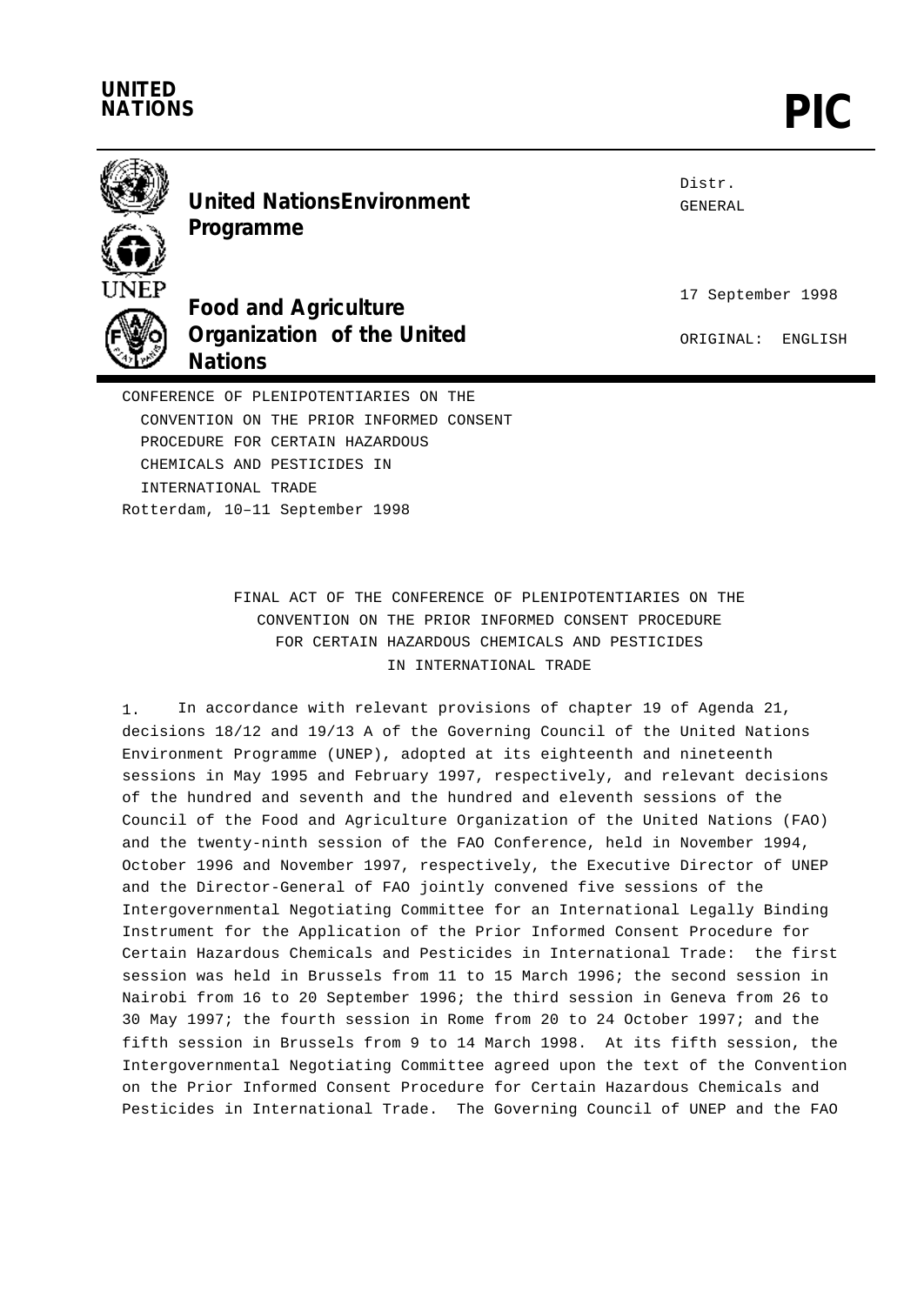Council and Conference envisaged and requested, in their respective decisions on the matter, that the Executive Director of UNEP and the Director-General of FAO should jointly convene a diplomatic conference for the adoption and signature of the Convention.

2. Upon the invitation by the Government of the Kingdom of the Netherlands, the Executive Director of UNEP and the Director-General of FAO convened the Conference of Plenipotentiaries on the Convention on the Prior Informed Consent Procedure for Certain Hazardous Chemicals and Pesticides in International Trade in Rotterdam on 10 and 11 September 1998.

3. Representatives from the following States and regional economic integration organizations participated in the Conference: Albania, Angola, Argentina, Armenia, Australia, Austria, Bangladesh, Barbados, Belgium, Benin, Brazil, Burkina Faso, Cameroon, Canada, Chad, Chile, China, Colombia, Congo, Côte d'Ivoire, Cuba, Cyprus, Democratic Republic of the Congo, Denmark, Ecuador, Egypt, European Community, Finland, France, Gambia, Germany, Ghana, Greece, Haiti, Honduras, Hungary, India, Indonesia, Iran (Islamic Republic of), Israel, Italy, Jamaica, Japan, Kenya, Kuwait, Luxembourg, Madagascar, Malawi, Malaysia, Mali, Mexico, Mongolia, Morocco, Namibia, Netherlands, New Zealand, Nigeria, Norway, Panama, Paraguay, Peru, Philippines, Poland, Portugal, Republic of Korea, Rwanda, Saint Lucia, Samoa, Senegal, Seychelles, Singapore, Slovenia, South Africa, Spain, Sudan, Suriname, Sweden, Switzerland, Syrian Arab Republic, Tunisia, Turkey, Uganda, United Kingdom of Great Britain and Northern Ireland, United Republic of Tanzania, United States of America, Uruguay and Yemen.

4. Observers from the following States attended the proceedings of the Conference: Belarus, Bolivia, Botswana, Bulgaria, Democratic People's Republic of Korea, Guatemala, Ireland, Oman, Papua New Guinea, Russian Federation, Slovakia, the former Yugoslav Republic of Macedonia and Ukraine.

5. The following United Nations body and convention secretariat were represented by observers: United Nations Institute for Training and Research (UNITAR) and Organization for the Prohibition of Chemical Weapons (OPCW).

6. The following non-governmental organizations were represented by observers: Global Crop Protection Federation (GCPF), International Council of Chemical Associations (ICCA), International Union of Food, Agricultural, Hotel, Restaurant, Catering, Tobacco and Allied Workers' Associations (IUF), Netherlands Society for Nature and Environment and Pesticides Trust.

7. The Conference was formally opened with statements from Mr. Klaus Töpfer, Executive Director of UNEP, and Mr. Jacques Diouf, Director-General of FAO. In the course of the inaugural ceremony, the Conference heard a welcoming address by Mr. Jan Pronk, Minister of Housing, Spatial Planning and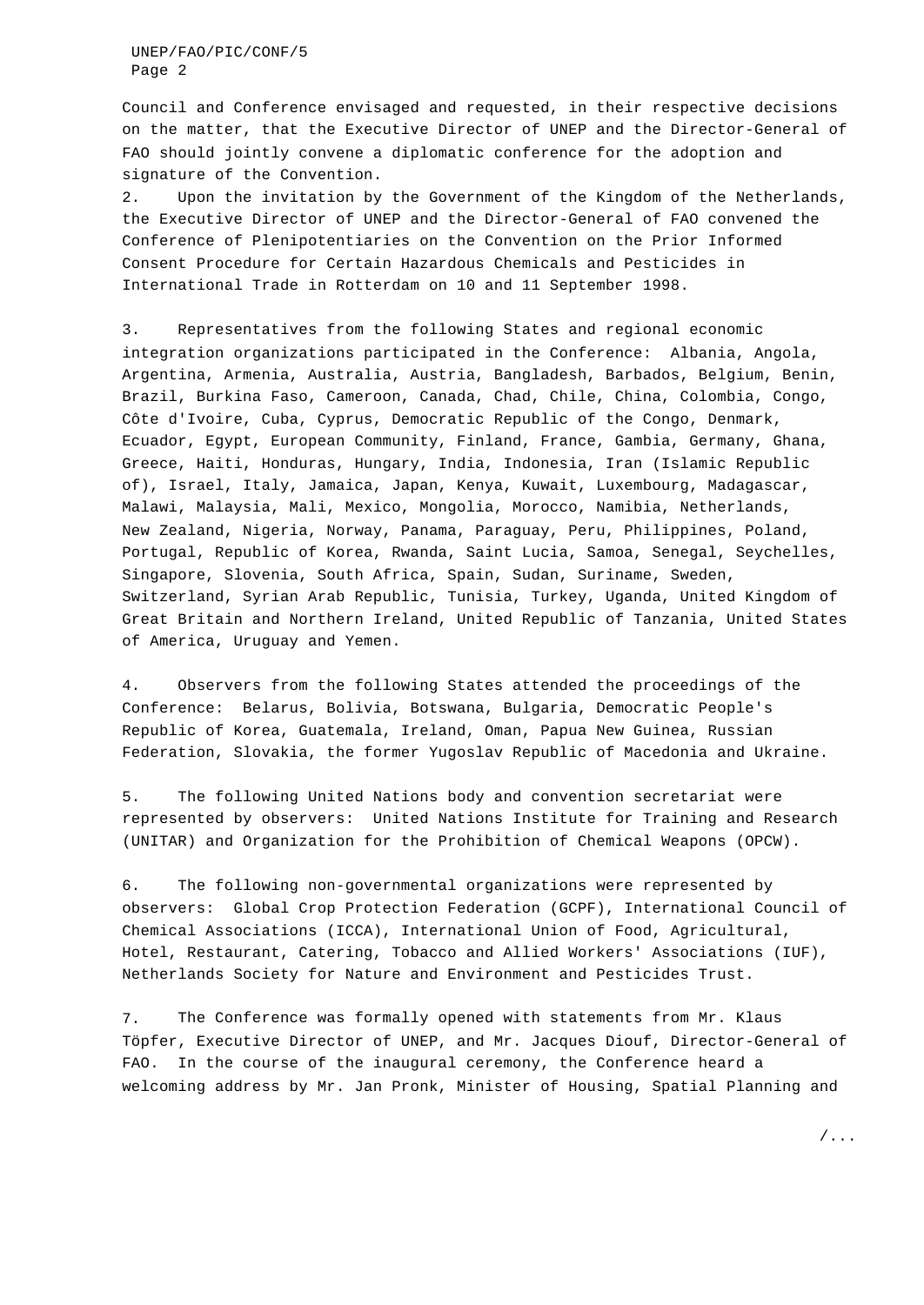the Environment of the Netherlands, on behalf of the Government of the Kingdom of the Netherlands.

8. Mr. Klaus Töpfer and Mr. Jacques Diouf served as Secretaries-General of the Conference, and Mr. James Willis (UNEP) and Mr. Niek van der Graaff (FAO) served as Executive Secretaries.

9. The Conference unanimously elected the following officers to form its Bureau:

| President: | Mr. Jan Pronk (Netherlands)                                                                                      |
|------------|------------------------------------------------------------------------------------------------------------------|
|            | Vice-Presidents: Mr. Antonio H. Cerilles (Philippines)<br>Mr. Jeno Molnár (Hungary)<br>Mr. Souty Touré (Senegal) |
|            |                                                                                                                  |

Rapporteur: Ms. Maria Celina de Azevedo Rodrigues (Brazil)

10. The Conference, on the basis of the provisional agenda contained in document UNEP/FAO/PIC/CONF/1, adopted the following agenda:

- 1. Opening of the Conference.
- 2. Organizational matters:
	- (a) Adoption of the rules of procedure;
	- (b) Election of officers;
	- (c) Adoption of the agenda;
	- (d) Appointment of the Credentials Committee;
	- (e) Organization of the work of the Conference.
- 3. Report of the Credentials Committee.
- 4. Adoption of the Convention on the Prior Informed Consent Procedure for Certain Hazardous Chemicals and Pesticides in International Trade.
- 5. Adoption of resolutions.
- 6. Adoption of the Final Act of the Conference.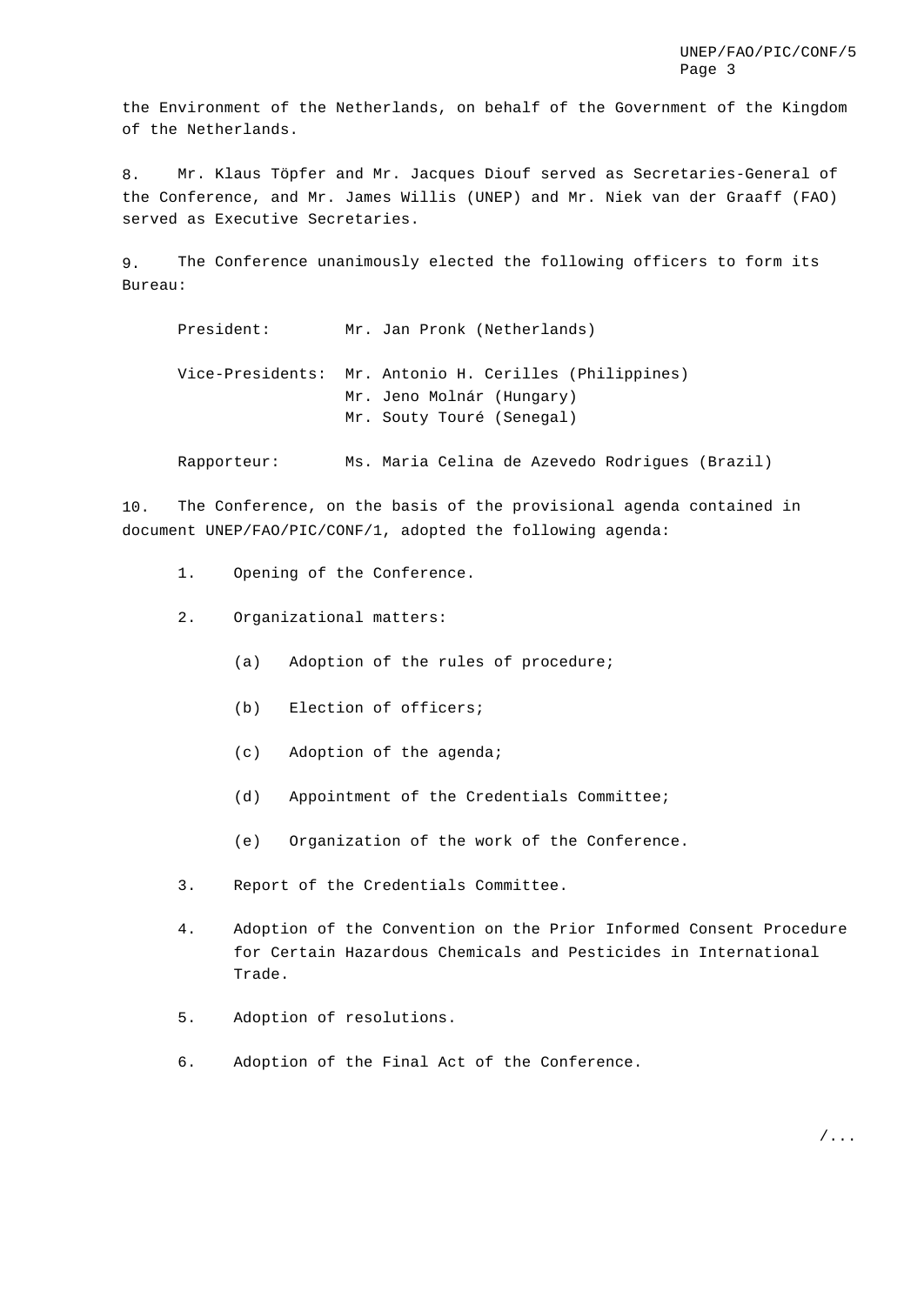7. Signature of the Final Act and the Convention.

8. Closure of the Conference.

11. The Conference had before it the rules of procedure for meetings of the Intergovernmental Negotiating Committee, made available to it in the annex to document UNEP/FAO/PIC/CONF/3. The Conference decided to apply the rules of procedure of the Intergovernmental Negotiating Committee, mutatis mutandis, to its proceedings.

12. The Conference agreed to work in its entirety without establishing any subsidiary body, except for the Credentials Committee.

13. The Conference appointed the Credentials Committee, consisting of the members of the Bureau, that examined, with the assistance of the Secretariat, the credentials of the representatives at the Conference and reported thereon to the Conference. The Conference approved the recommendations of the Credentials Committee that the credentials of the representatives of the participating States and regional economic integration organizations, as listed in paragraph 3, should be recognized as being in order.

14. The Conference had before it, as a basis for its work, the following documents:

(a) The text of the Convention on the Prior Informed Consent Procedure for Certain Hazardous Chemicals and Pesticides in International Trade, as agreed by the Intergovernmental Negotiating Committee at its fifth session (UNEP/FAO/PIC/CONF/2);

(b) The draft resolution on interim arrangements, prepared by the Intergovernmental Negotiating Committee at its fifth session (UNEP/FAO/PIC/CONF/4).

15. Ms. de Azevedo Rodrigues (Brazil), Chair of the Intergovernmental Negotiating Committee, upon the invitation of the President, formally presented to the Conference the text of the Convention as agreed by the Intergovernmental Negotiating Committee at its fifth session, as well as the draft resolution on interim arrangements submitted to the Conference by the Intergovernmental Negotiating Committee.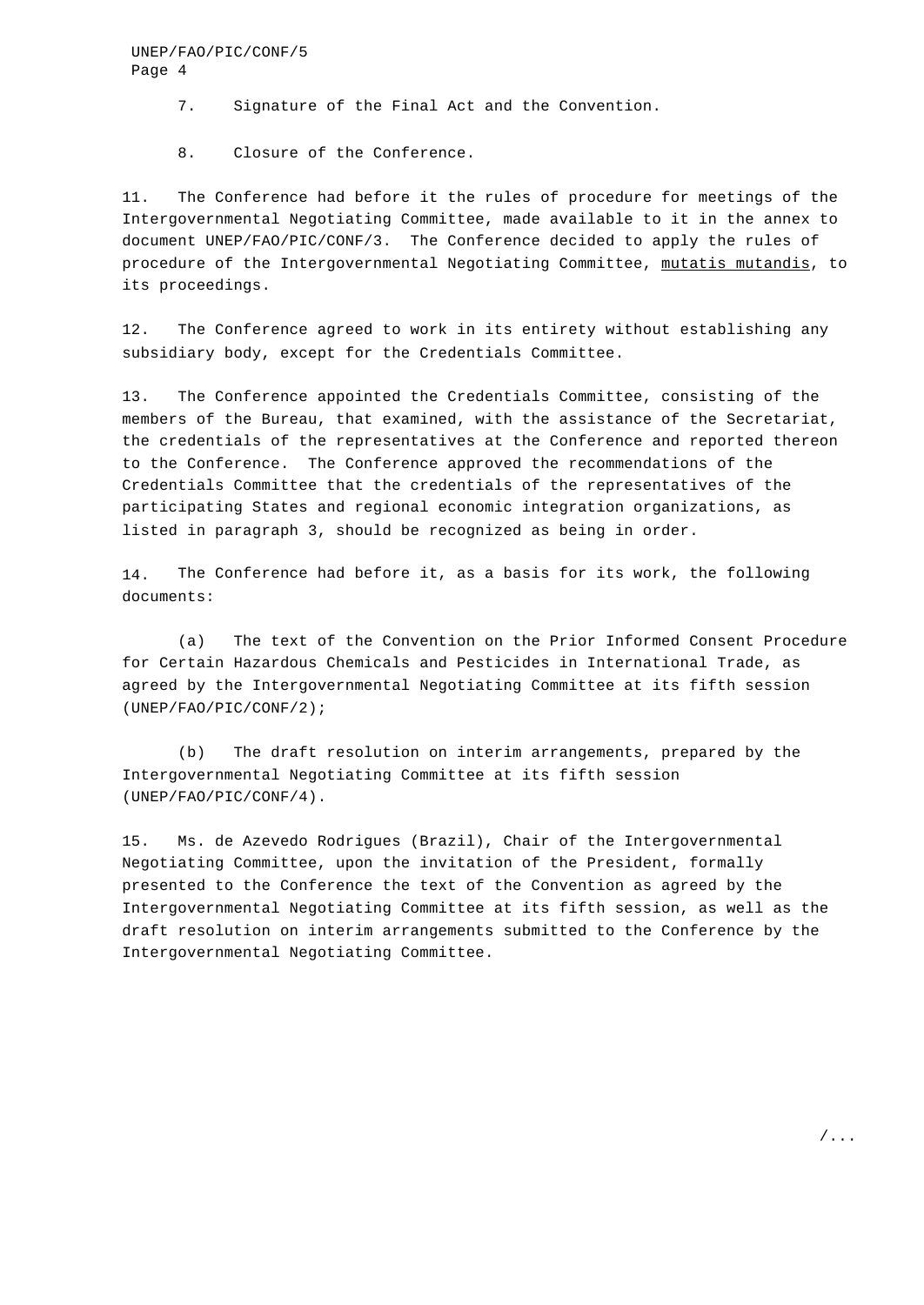16. The Conference adopted, on 10 September 1998, the Rotterdam Convention on the Prior Informed Consent Procedure for Certain Hazardous Chemicals and Pesticides in International Trade. The Convention, which is appended to this Final Act, will be opened for signature at the Conference on 11 September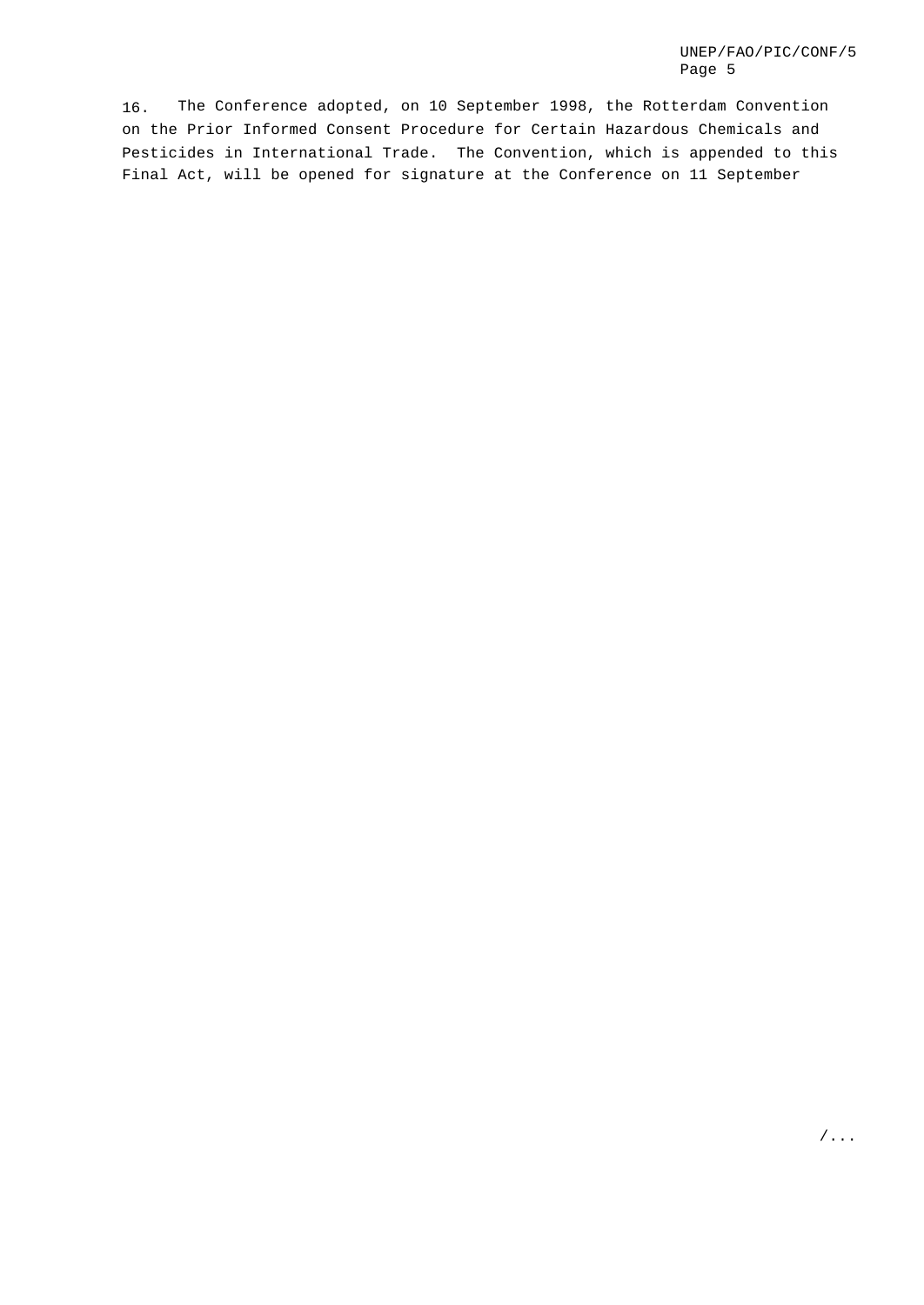1998, and at United Nations Headquarters from 12 September 1998 to 10 September 1999.

17. The Conference also adopted the following resolutions which are appended to this Final Act:

- (a) Resolution on interim arrangements;
- (b) Resolution concerning the secretariat;
- (c) Tribute to the Government of the Kingdom of the Netherlands.

18. Some of the serious concerns raised by several delegations during the Conference, regarding matters related to the Convention, are recorded in the statement of the President of the Conference which is appended hereto.

IN WITNESS WHEREOF the representatives have signed this Final Act.

DONE at Rotterdam, on this eleventh day of September, one thousand nine hundred and ninety-eight, in one original in the Arabic, Chinese, English, French, Russian and Spanish languages, all texts being equally authentic. The original of the Final Act shall be deposited with the Secretary-General of the United Nations.

> President of the Conference: Jan PRONK

Secretaries-General of the Conference: Klaus TÖPFER Jacques DIOUF

Executive Secretaries of the Conference: James WILLIS Niek VAN DER GRAAFF

Representatives of the following States and regional economic integration organizations signed the Final Act: Albania, Angola, Argentina, Armenia, Australia, Austria, Barbados, Belgium, Benin, Brazil, Burkina Faso, Cameroon, Canada, Chad, Chile, China, Colombia, Congo, Côte d'Ivoire, Cuba, Cyprus, Denmark, Democratic Republic of the Congo, Ecuador, European Community, Finland, France, Gambia, Germany, Ghana, Greece, Haiti, Hungary, India, Indonesia, Iran (Islamic Republic of), Israel, Italy, Jamaica, Japan, Kenya, Kuwait, Luxembourg, Madagascar, Malawi, Mali, Mongolia, Namibia, Netherlands, New Zealand, Nigeria, Norway, Panama, Paraguay, Peru, Philippines, Poland, Portugal, Republic of Korea, Rwanda, Saint Lucia,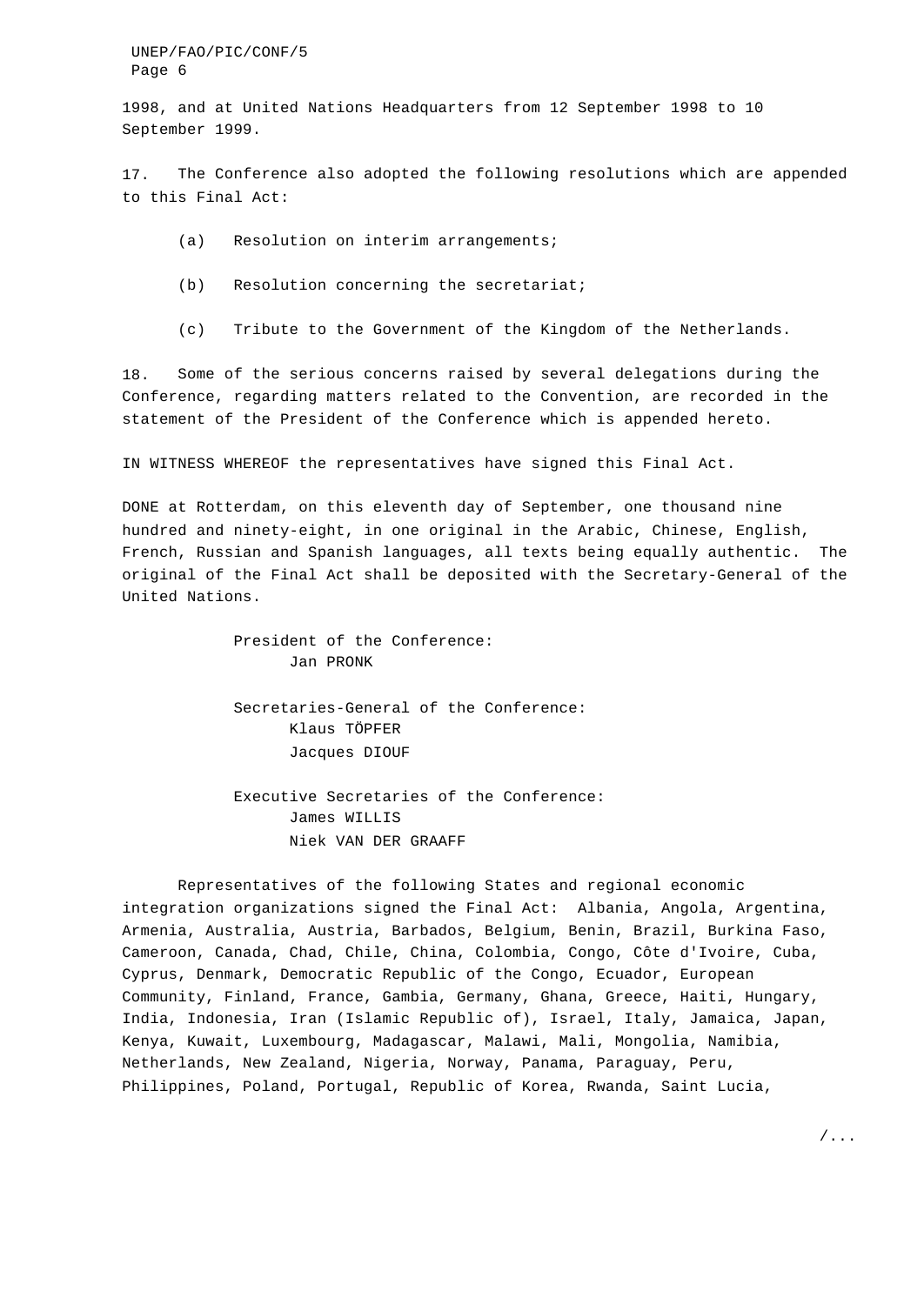Senegal, Seychelles, Singapore, Slovenia, South Africa, Spain, Sudan, Suriname, Sweden, Switzerland, Syrian Arab Republic, Tunisia, Turkey, Uganda, United Kingdom of Great Britain and Northern Ireland, United Republic of Tanzania, United States of America, Uruguay and Yemen.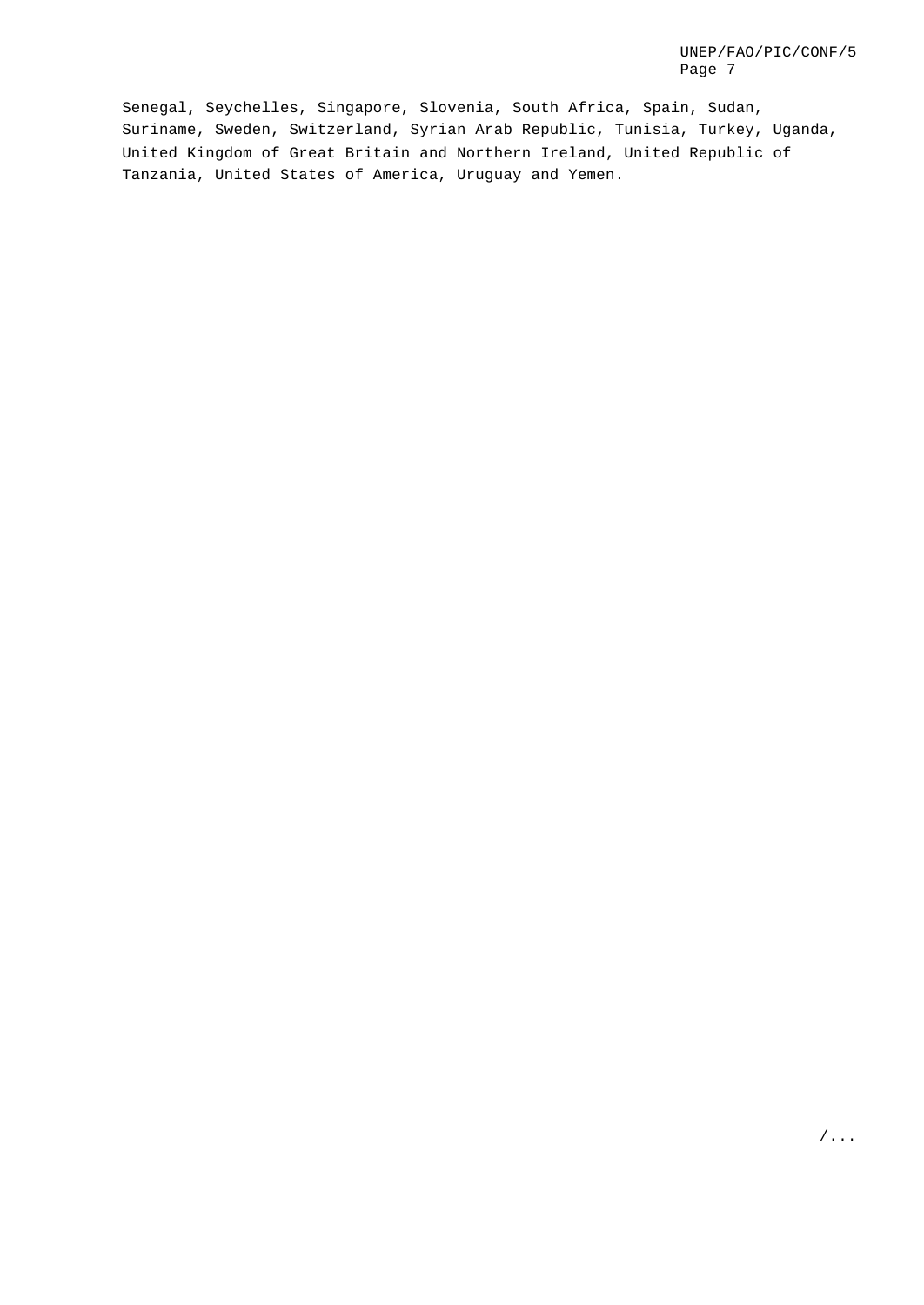#### Annex I

# RESOLUTIONS ADOPTED BY THE CONFERENCE OF PLENIPOTENTIARIES ON THE CONVENTION ON THE PRIOR INFORMED CONSENT PROCEDURE FOR CERTAIN HAZARDOUS CHEMICALS AND PESTICIDES IN INTERNATIONAL TRADE

### 1. Resolution on interim arrangements

### The Conference,

Having adopted the text of the Rotterdam Convention on the Prior Informed Consent Procedure for Certain Hazardous Chemicals and Pesticides in International Trade (hereinafter referred to as the "Convention"),

Considering that interim arrangements are required to continue to operate a voluntary procedure for the application of the prior informed consent (PIC) procedure in order to protect human health and the environment from certain hazardous chemicals and pesticides pending the entry into force of the Convention and to prepare for its effective operation once it enters into force,

Taking note of the existing voluntary PIC procedure established by resolution 6/89 of 29 November 1989 of the twenty-fifth session of the Conference of the Food and Agriculture Organization of the United Nations and decision 15/30 of 25 May 1989 of the fifteenth session of the Governing Council of the United Nations Environment Programme,

Recalling the decisions of the twenty-ninth session of the Conference of the Food and Agriculture Organization of the United Nations and the fifth special session of the Governing Council of the United Nations Environment Programme, agreeing to accept changes in the voluntary PIC procedure if so decided by the Conference of Plenipotentiaries on the Convention, provided that costs additional to the implementation of the present voluntary procedure be met through extra-budgetary resources,

I

1. Calls upon States and regional economic integration organizations entitled to do so to consider signing, ratifying, accepting, approving or acceding to the Convention with a view to bringing it into force as soon as possible;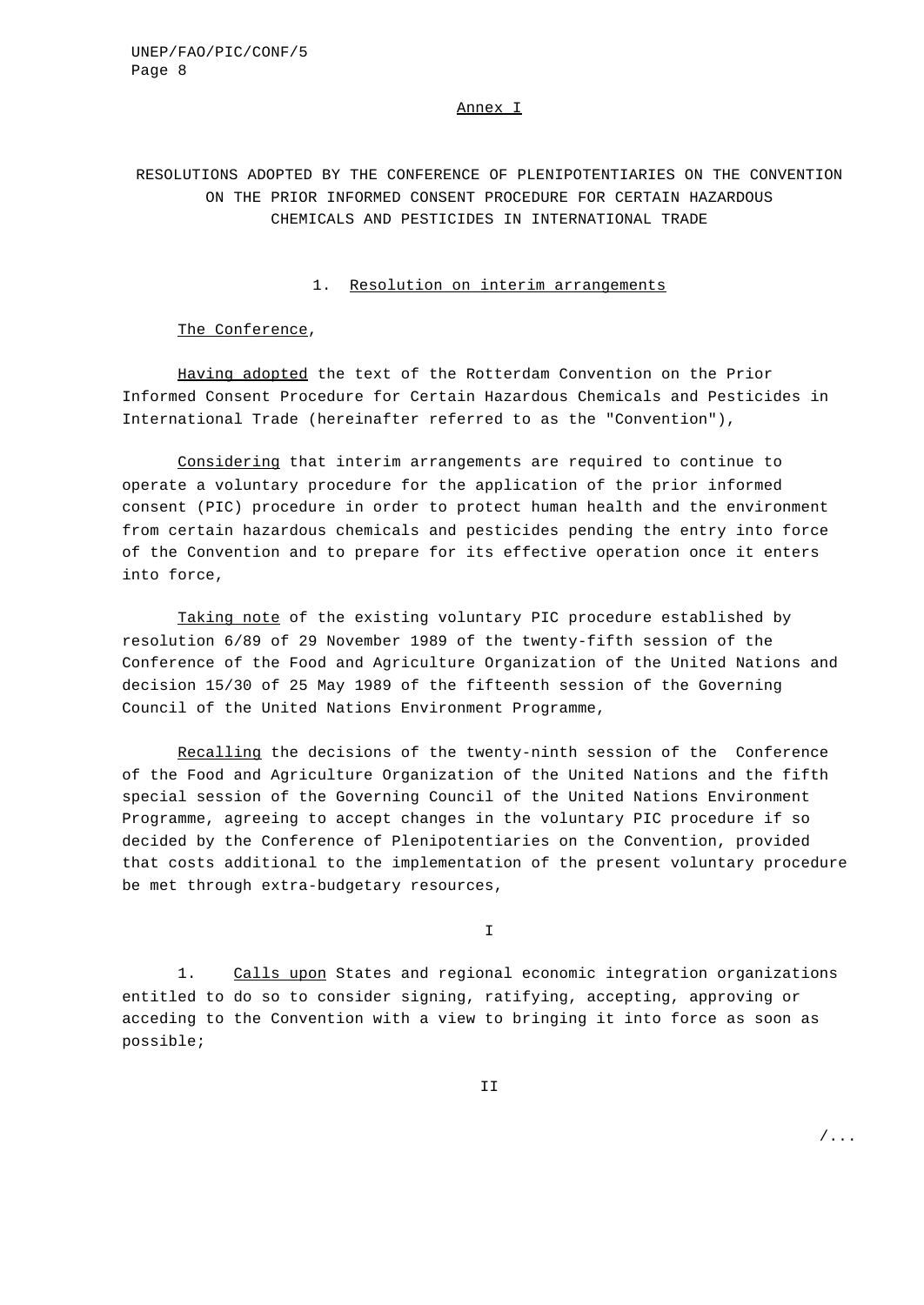2. Decides that the voluntary PIC procedure contained in the Amended London Guidelines for the Exchange of Information on Chemicals in International Trade and in the FAO International Code of Conduct on the Distribution and Use of Pesticides (hereinafter referred to as the "original PIC procedure") is hereby changed to bring it into line with the procedure established by the Convention with effect from the date on which the Convention is opened for signature. The original PIC procedure with these changes is hereinafter referred to as the "interim PIC procedure";

3. Invites the Executive Director of the United Nations Environment Programme and the Director-General of the Food and Agriculture Organization of the United Nations to convene such further sessions of the Intergovernmental Negotiating Committee (hereinafter referred to as the "Committee") during the period between the date on which the Convention is opened for signature and the date of the opening of the first meeting of the Conference of the Parties as are necessary to oversee the operation of the interim PIC procedure and to prepare for and service the Conference of the Parties until the end of the fiscal year in which the first meeting of the Conference of the Parties takes place;

4. Invites the Committee to establish an interim subsidiary body to discharge the functions entrusted to the subsidiary body to be established under Article 18, paragraph 6, of the Convention;

5. Invites the Intergovernmental Negotiating Committee to develop, based on the FAO regions, the decision referred to in paragraph 5 of Article 5, and to adopt this decision on an interim basis, pending its formal adoption at the first meeting of the Conference of the Parties;

6. Decides that all chemicals in respect of which decision guidance documents have been circulated under the original PIC procedure before the date on which the Convention is opened for signature will be subject to the interim PIC procedure;

7. Decides that all chemicals that have been identified for inclusion in the PIC procedure under the original PIC procedure but for which decision guidance documents have not yet been circulated before the date on which the Convention is opened for signature will become subject to the interim PIC procedure as soon as the relevant decision guidance documents have been adopted by the Committee;

8. Decides that the Committee shall decide, between the date on which the Convention is opened for signature and the date of its entry into force, on the inclusion of any additional chemicals under the interim PIC procedure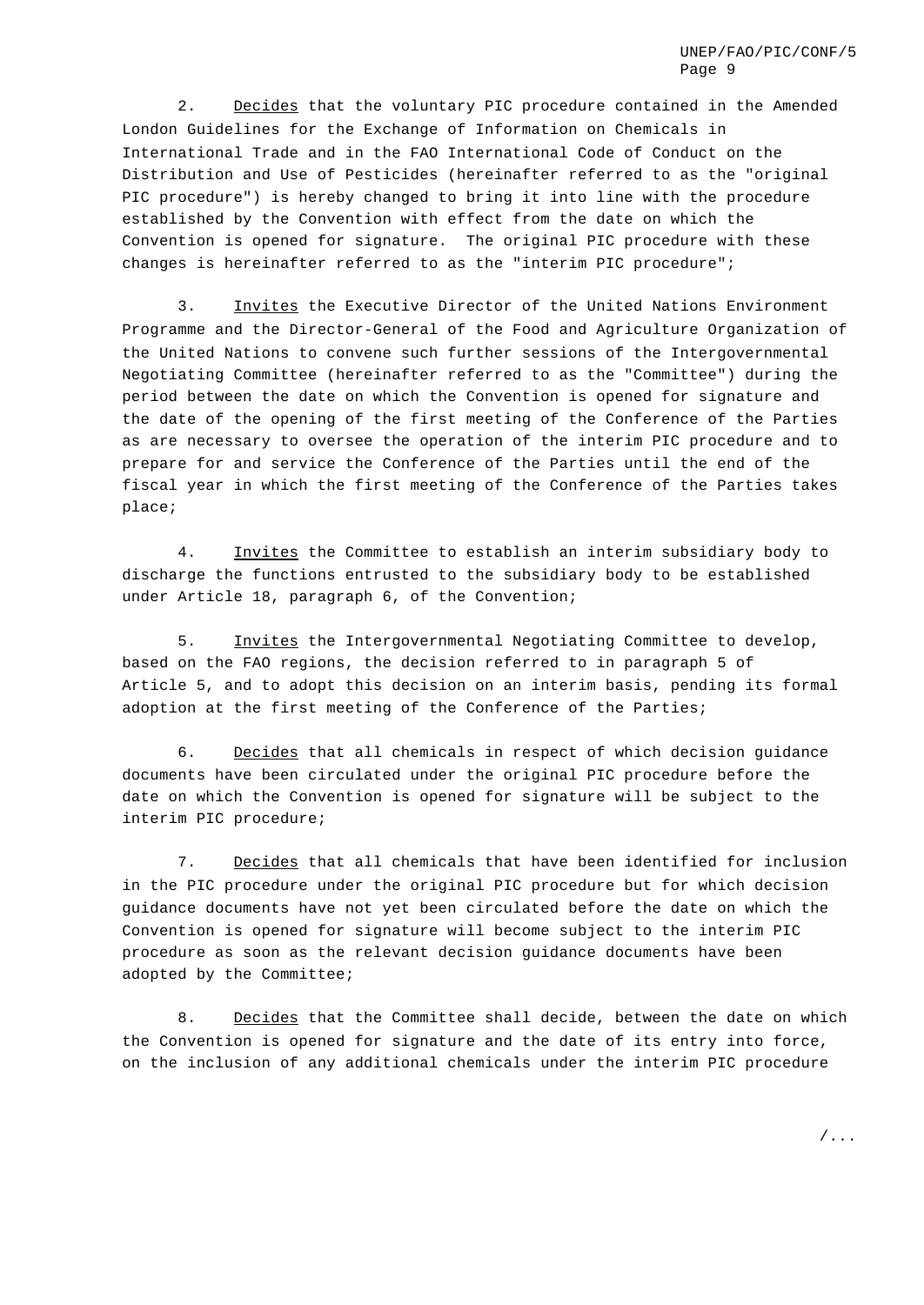in accordance with the provisions of Articles 5, 6, 7 and 22 of the Convention;

9. Decides that nominations of designated national authorities, notifications of control actions and import responses made under the original PIC procedure shall remain in effect under the interim PIC procedure unless and until the State or regional economic integration organization concerned notifies the interim secretariat in writing that it has decided otherwise;

10. Appeals to States and regional economic integration organizations to participate in and apply in full the interim PIC procedure;

11. Calls on States and regional economic integration organizations to submit notifications of final regulatory action in accordance with the provisions of Article 5 of the Convention, and calls on developing countries and countries with economies in transition that are in a position to do so to submit proposals concerning severely hazardous pesticide formulations in accordance with the provisions of Article 6 of the Convention;

12. Requests the Executive Director of the United Nations Environment Programme and the Director-General of the Food and Agriculture Organization of the United Nations to provide secretariat services for the operation of the interim PIC procedure;

13. Decides that the interim PIC procedure shall cease to operate on a date to be specified by the Conference of the Parties at its first meeting;

**III** 

14. Appeals to States and regional economic integration organizations to make voluntary contributions to the trust fund established by the United Nations Environment Programme in order to support the interim arrangements and the operation of the Conference of the Parties until the end of the fiscal year in which the first meeting of the Conference of the Parties takes place, and to ensure the full and effective participation of developing countries and countries with economies in transition in the further work of the Committee;

15. Calls on States and regional economic integration organizations with more advanced programmes for regulating chemicals to provide technical assistance, including training, to other States and regional economic integration organizations in developing their infrastructure and capacity to manage chemicals throughout their life-cycle, particularly in view of the urgent need of their participation in effective operation of the Convention once it enters into force.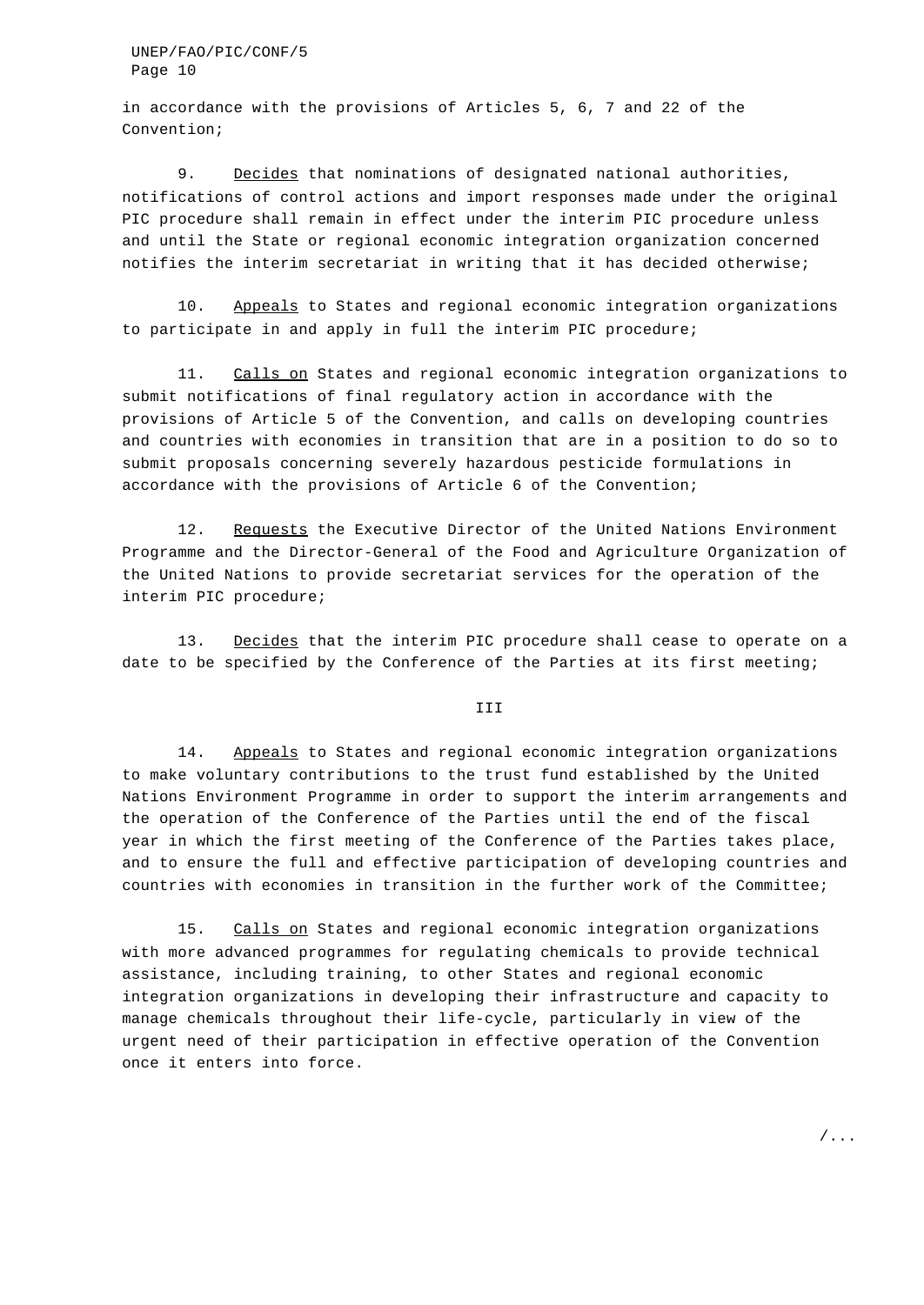### 2. Resolution concerning the secretariat

The Conference,

Having met in Rotterdam on 10 and 11 September 1998,

1. Welcomes with appreciation the generous offers to host the secretariat of the Rotterdam Convention received from Germany and from Italy and Switzerland jointly and invites the said countries to provide full and detailed information on their proposals;

2. Notes that paragraph 3 of Article 19 of the Convention provides for the Conference of the Parties to approve arrangements agreed between the Director-General of the Food and Agriculture Organization of the United Nations and the Executive Director of the United Nations Environment Programme for the joint performance of the functions of the secretariat of the Convention;

3. Calls upon the Director-General of the Food and Agriculture Organization of the United Nations and the Executive Director of the United Nations Environment Programme to consider the offers received from Germany and from Italy and Switzerland jointly, as well as any other offers, and to provide a comparative analysis of those offers regarding the physical location of the secretariat for consideration by the Conference of the Parties at its first meeting. The preparation of such analyses should be carried out in consultation with the Intergovernmental Negotiating Committee.

### 3. Tribute to the Government of the Kingdom of the Netherlands

### The Conference,

Having met in Rotterdam on 10 and 11 September 1998 at the gracious invitation of the Government of the Kingdom of the Netherlands,

Convinced that the efforts made by the Government of the Kingdom of the Netherlands and by the authorities of the city of Rotterdam in providing facilities, premises and other resources contributed significantly to the smooth conduct of the proceedings,

Deeply appreciative of the courtesy and hospitality extended by the Government of the Kingdom of the Netherlands and the city of Rotterdam to the members of the delegations, observers and the secretariats of the United Nations Environment Programme and the Food and Agriculture Organization of the United Nations attending the Conference,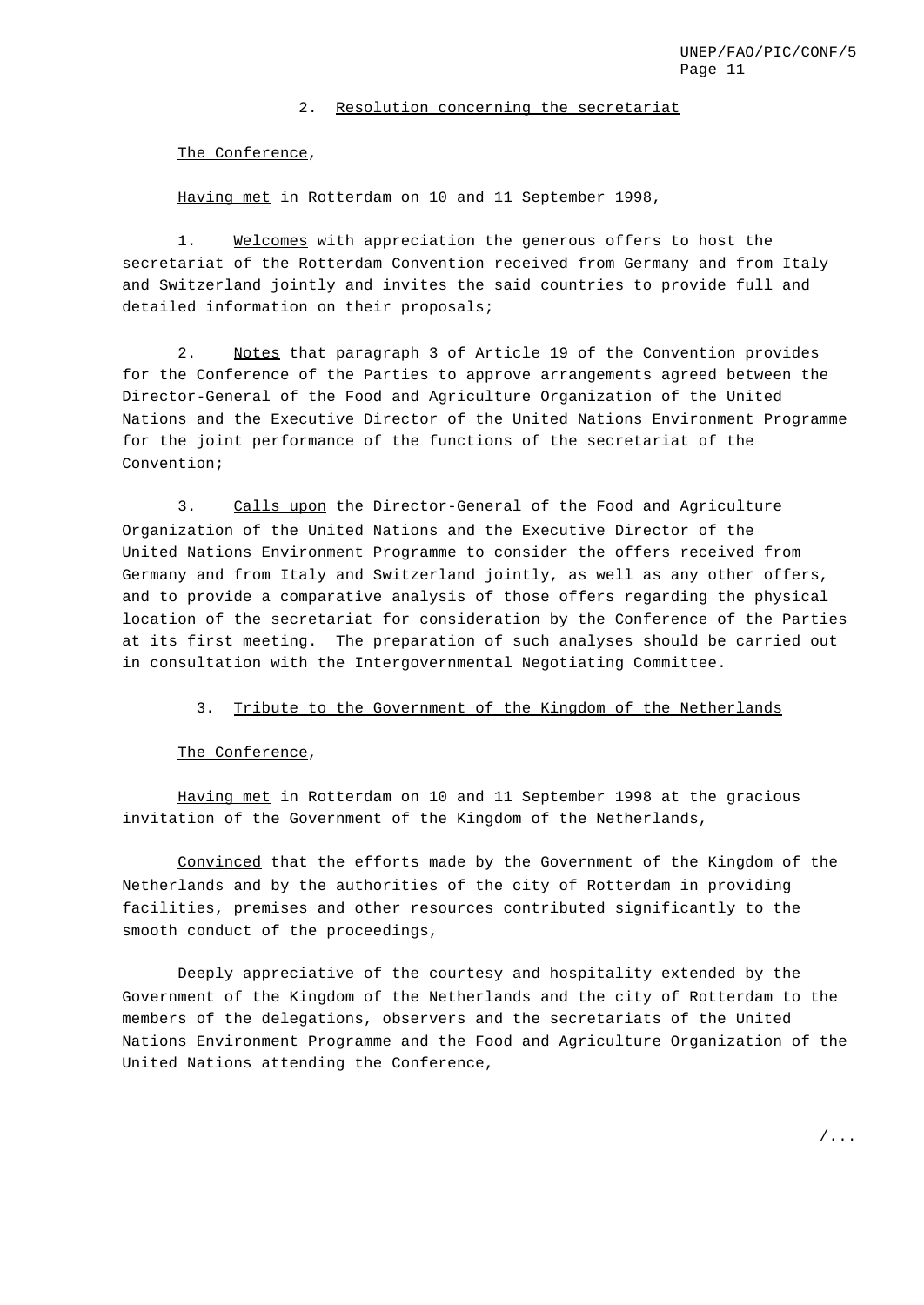Expresses its sincere gratitude to the Government of the Kingdom of the Netherlands, to the authorities of the city of Rotterdam and, through them, to the people of the Netherlands, for the cordial welcome which they accorded to the Conference and to those associated with its work and for their contribution to the success of the Conference.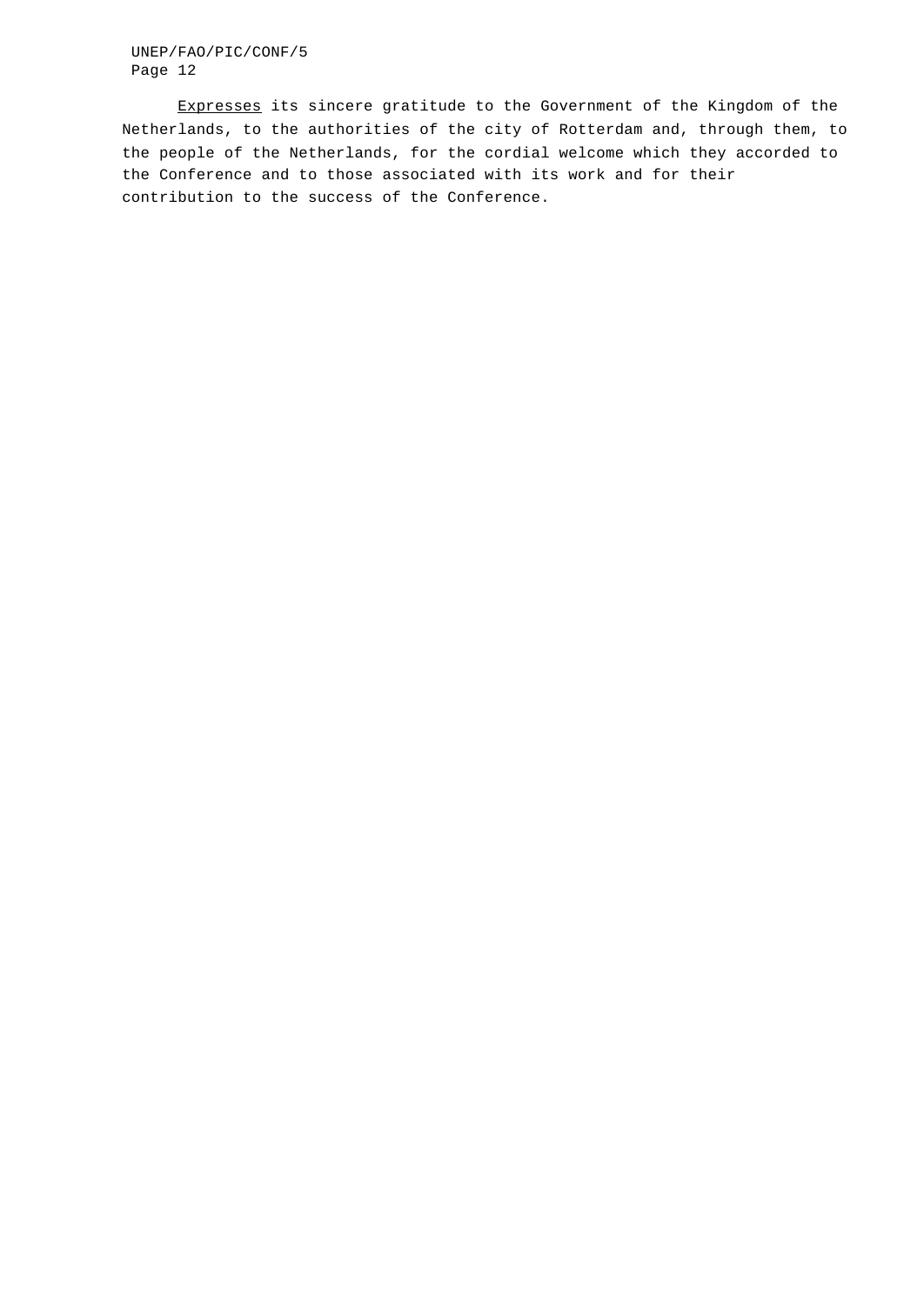### Annex II

STATEMENT BY THE PRESIDENT OF THE CONFERENCE OF PLENIPOTENTIARIES ON THE CONVENTION ON THE PRIOR INFORMED CONSENT PROCEDURE FOR CERTAIN HAZARDOUS CHEMICALS AND PESTICIDES IN INTERNATIONAL TRADE

During the Rotterdam Conference, the African group and several other delegations expressed their concern about the technical and financial assistance necessary for the implementation of the Convention. They also voiced their concern about technical and financial assistance, as well as information exchange, during the interim period. Such information should cover scientific, technical, economic and legal information concerning chemicals within the scope of the Convention, including toxicological, ecotoxicological and safety information. It was suggested that the next meetings of the Intergovernmental Negotiating Committee could address those questions.

Some delegations indicated that they would be willing to make financial contributions for the operation of the secretariat and towards providing technical assistance to promote sustainable chemicals management in the interim period between the Diplomatic Conference and the first meeting of the Conference of the Parties. These announcements were welcomed by participating States.

In a statement the African group expressed the view that there was a need to consider issues such as dispute settlement, illicit trafficking and responsibility and liability at an early stage.

The President of the Conference expressed his view that those issues might be more appropriately dealt with by the Intergovernmental Negotiating Committee prior to the entry into force of the Convention, and by the Conference of the Parties after the entry into force of the Rotterdam Convention.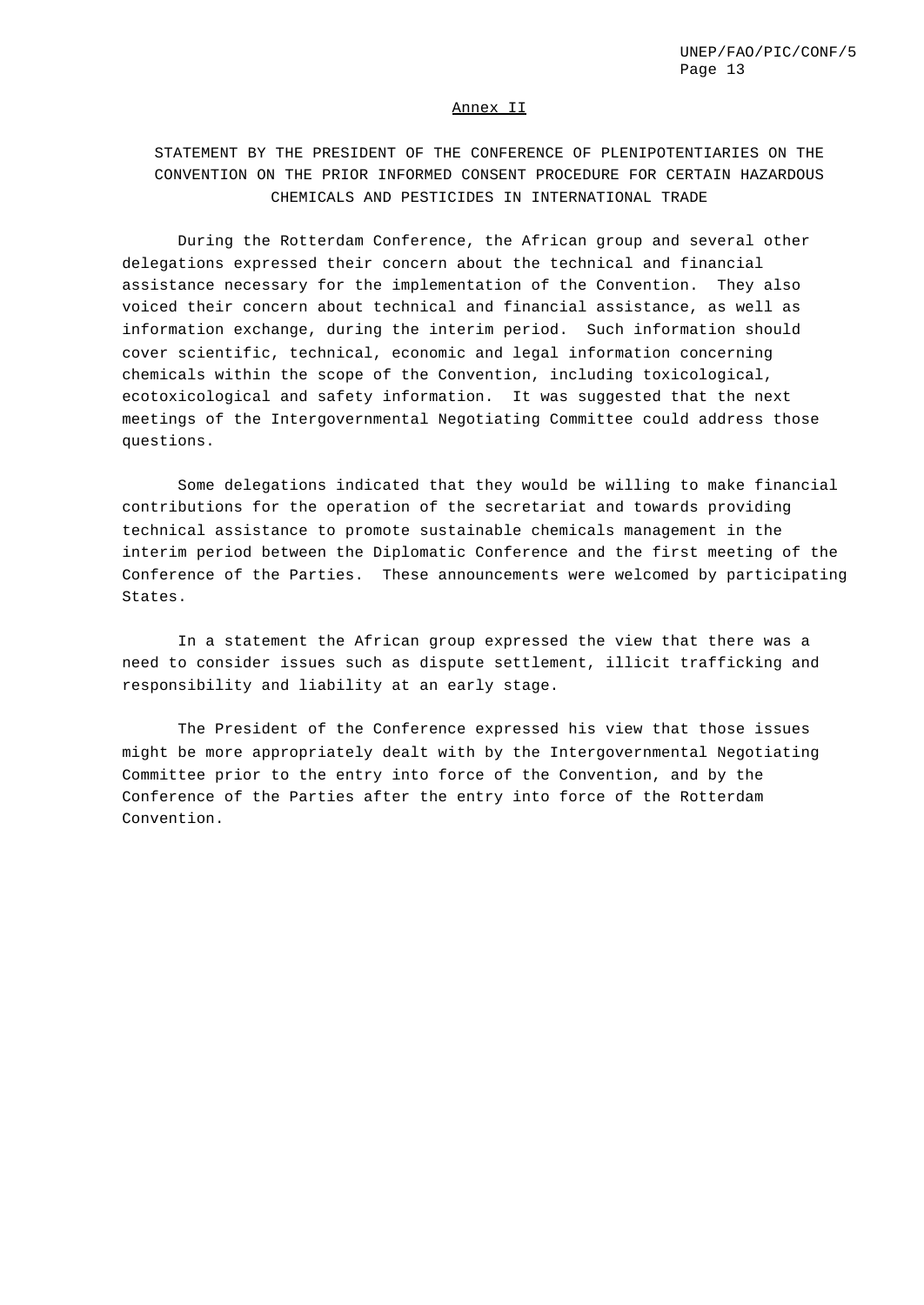#### Annex III

ROTTERDAM CONVENTION ON THE PRIOR INFORMED CONSENT PROCEDURE FOR CERTAIN HAZARDOUS CHEMICALS AND PESTICIDES IN INTERNATIONAL TRADE

#### The Parties to this Convention,

Aware of the harmful impact on human health and the environment from certain hazardous chemicals and pesticides in international trade,

Recalling the pertinent provisions of the Rio Declaration on Environment and Development and chapter 19 of Agenda 21 on "Environmentally sound management of toxic chemicals, including prevention of illegal international traffic in toxic and dangerous products",

Mindful of the work undertaken by the United Nations Environment Programme (UNEP) and the Food and Agriculture Organization of the United Nations (FAO) in the operation of the voluntary Prior Informed Consent procedure, as set out in the UNEP Amended London Guidelines for the Exchange of Information on Chemicals in International Trade (hereinafter referred to as the "Amended London Guidelines") and the FAO International Code of Conduct on the Distribution and Use of Pesticides (hereinafter referred to as the "International Code of Conduct"),

Taking into account the circumstances and particular requirements of developing countries and countries with economies in transition, in particular the need to strengthen national capabilities and capacities for the management of chemicals, including transfer of technology, providing financial and technical assistance and promoting cooperation among the Parties,

Noting the specific needs of some countries for information on transit movements,

Recognizing that good management practices for chemicals should be promoted in all countries, taking into account, inter alia, the voluntary standards laid down in the International Code of Conduct and the UNEP Code of Ethics on the International Trade in Chemicals,

Desiring to ensure that hazardous chemicals that are exported from their territory are packaged and labelled in a manner that is adequately protective of human health and the environment, consistent with the principles of the Amended London Guidelines and the International Code of Conduct,

Recognizing that trade and environmental policies should be mutually supportive with a view to achieving sustainable development,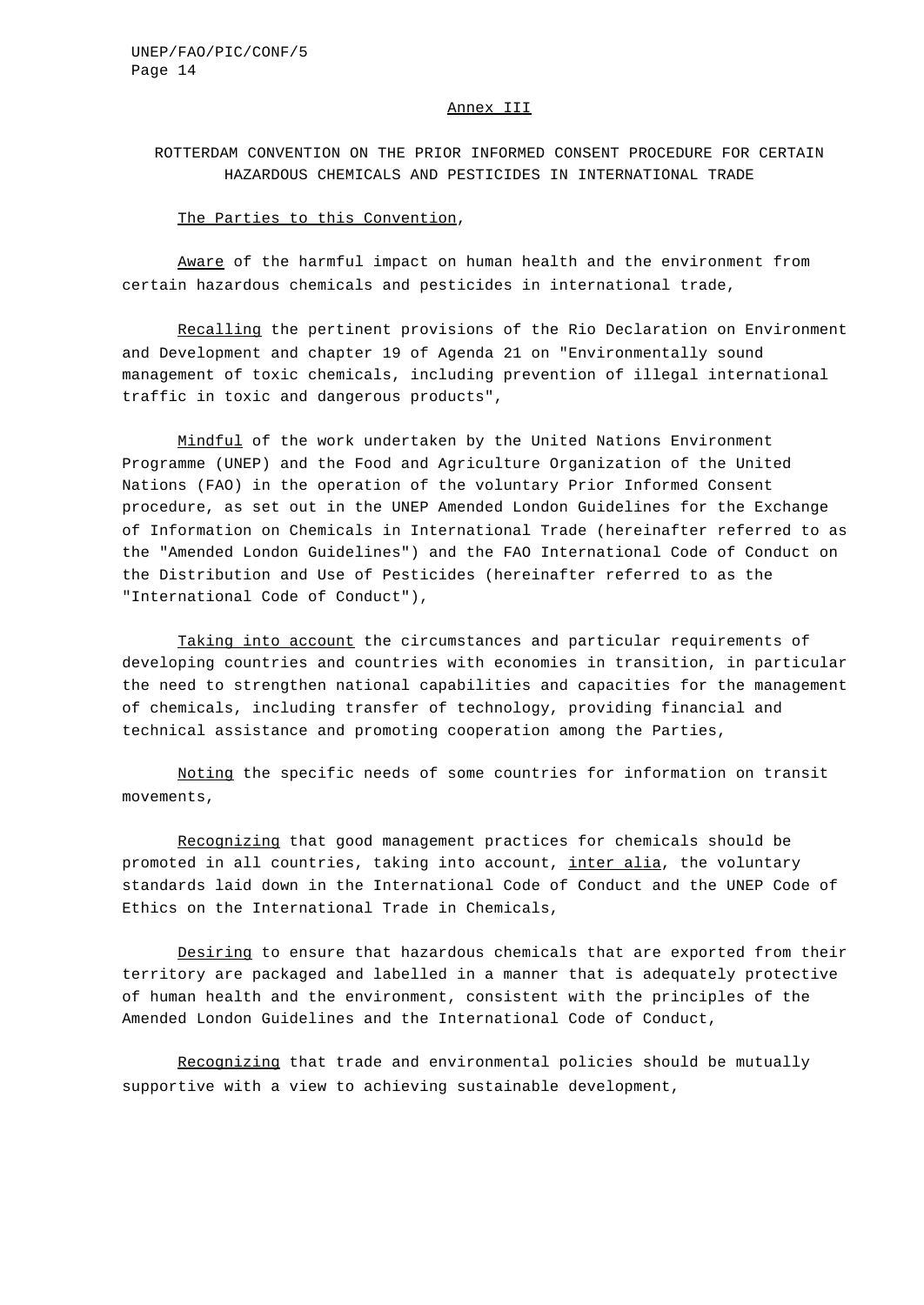Emphasizing that nothing in this Convention shall be interpreted as implying in any way a change in the rights and obligations of a Party under any existing international agreement applying to chemicals in international trade or to environmental protection,

Understanding that the above recital is not intended to create a hierarchy between this Convention and other international agreements,

Determined to protect human health, including the health of consumers and workers, and the environment against potentially harmful impacts from certain hazardous chemicals and pesticides in international trade,

Have agreed as follows:

#### Article 1

#### **Objective**

The objective of this Convention is to promote shared responsibility and cooperative efforts among Parties in the international trade of certain hazardous chemicals in order to protect human health and the environment from potential harm and to contribute to their environmentally sound use, by facilitating information exchange about their characteristics, by providing for a national decision-making process on their import and export and by disseminating these decisions to Parties.

#### Article 2

### Definitions

For the purposes of this Convention:

(a) "Chemical" means a substance whether by itself or in a mixture or preparation and whether manufactured or obtained from nature, but does not include any living organism. It consists of the following categories: pesticide (including severely hazardous pesticide formulations) and industrial;

(b) "Banned chemical" means a chemical all uses of which within one or more categories have been prohibited by final regulatory action, in order to protect human health or the environment. It includes a chemical that has been refused approval for first-time use or has been withdrawn by industry either from the domestic market or from further consideration in the domestic approval process and where there is clear evidence that such action has been taken in order to protect human health or the environment;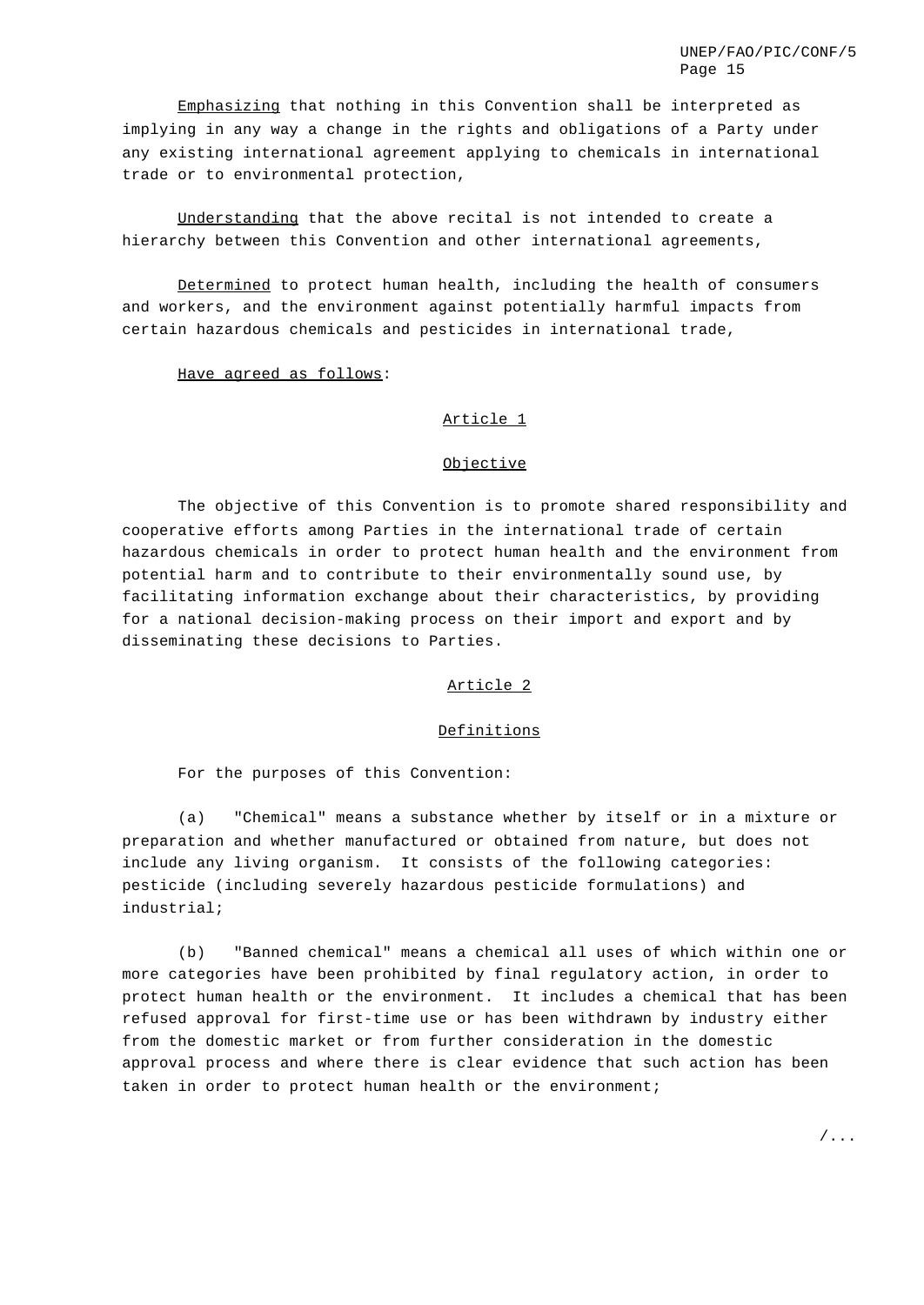(c) "Severely restricted chemical" means a chemical virtually all use of which within one or more categories has been prohibited by final regulatory action in order to protect human health or the environment, but for which certain specific uses remain allowed. It includes a chemical that has, for virtually all use, been refused for approval or been withdrawn by industry either from the domestic market or from further consideration in the domestic approval process, and where there is clear evidence that such action has been taken in order to protect human health or the environment;

(d) "Severely hazardous pesticide formulation" means a chemical formulated for pesticidal use that produces severe health or environmental effects observable within a short period of time after single or multiple exposure, under conditions of use;

(e) "Final regulatory action" means an action taken by a Party, that does not require subsequent regulatory action by that Party, the purpose of which is to ban or severely restrict a chemical;

(f) "Export" and "import" mean, in their respective connotations, the movement of a chemical from one Party to another Party, but exclude mere transit operations;

(g) "Party" means a State or regional economic integration organization that has consented to be bound by this Convention and for which the Convention is in force;

(h) "Regional economic integration organization" means an organization constituted by sovereign States of a given region to which its member States have transferred competence in respect of matters governed by this Convention and which has been duly authorized, in accordance with its internal procedures, to sign, ratify, accept, approve or accede to this Convention;

(i) "Chemical Review Committee" means the subsidiary body referred to in paragraph 6 of Article 18.

#### Article 3

#### Scope of the Convention

1. This Convention applies to:

- (a) Banned or severely restricted chemicals; and
- (b) Severely hazardous pesticide formulations.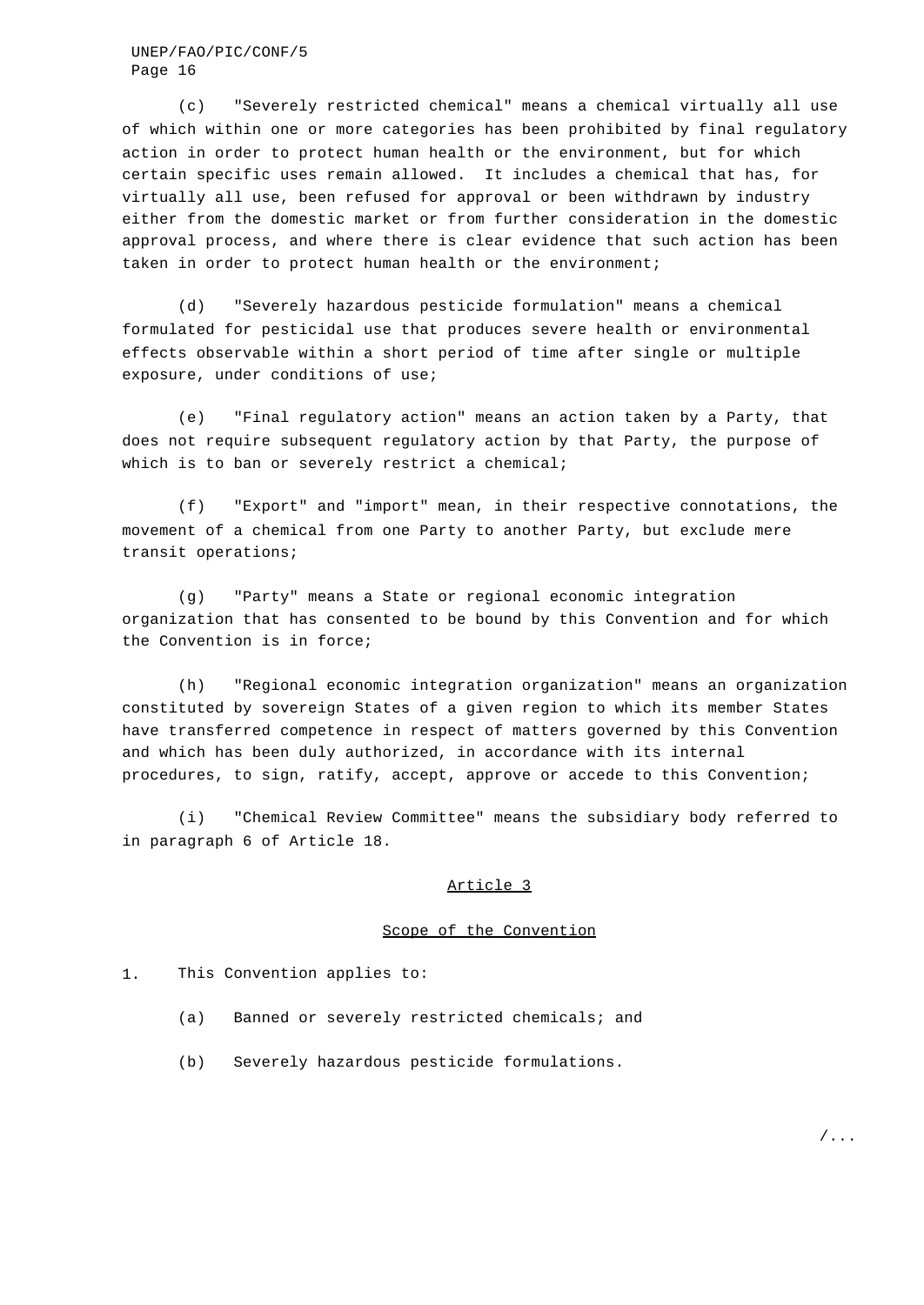### 2. This Convention does not apply to:

- (a) Narcotic drugs and psychotropic substances;
- (b) Radioactive materials;
- (c) Wastes;
- (d) Chemical weapons;
- (e) Pharmaceuticals, including human and veterinary drugs;
- (f) Chemicals used as food additives;
- (g) Food;

(h) Chemicals in quantities not likely to affect human health or the environment provided they are imported:

- (i) For the purpose of research or analysis; or
- (ii) By an individual for his or her own personal use in quantities reasonable for such use.

### Article 4

### Designated national authorities

1. Each Party shall designate one or more national authorities that shall be authorized to act on its behalf in the performance of the administrative functions required by this Convention.

2. Each Party shall seek to ensure that such authority or authorities have sufficient resources to perform their tasks effectively.

3. Each Party shall, no later than the date of the entry into force of this Convention for it, notify the name and address of such authority or authorities to the Secretariat. It shall forthwith notify the Secretariat of any changes in the name and address of such authority or authorities.

4. The Secretariat shall forthwith inform the Parties of the notifications it receives under paragraph 3.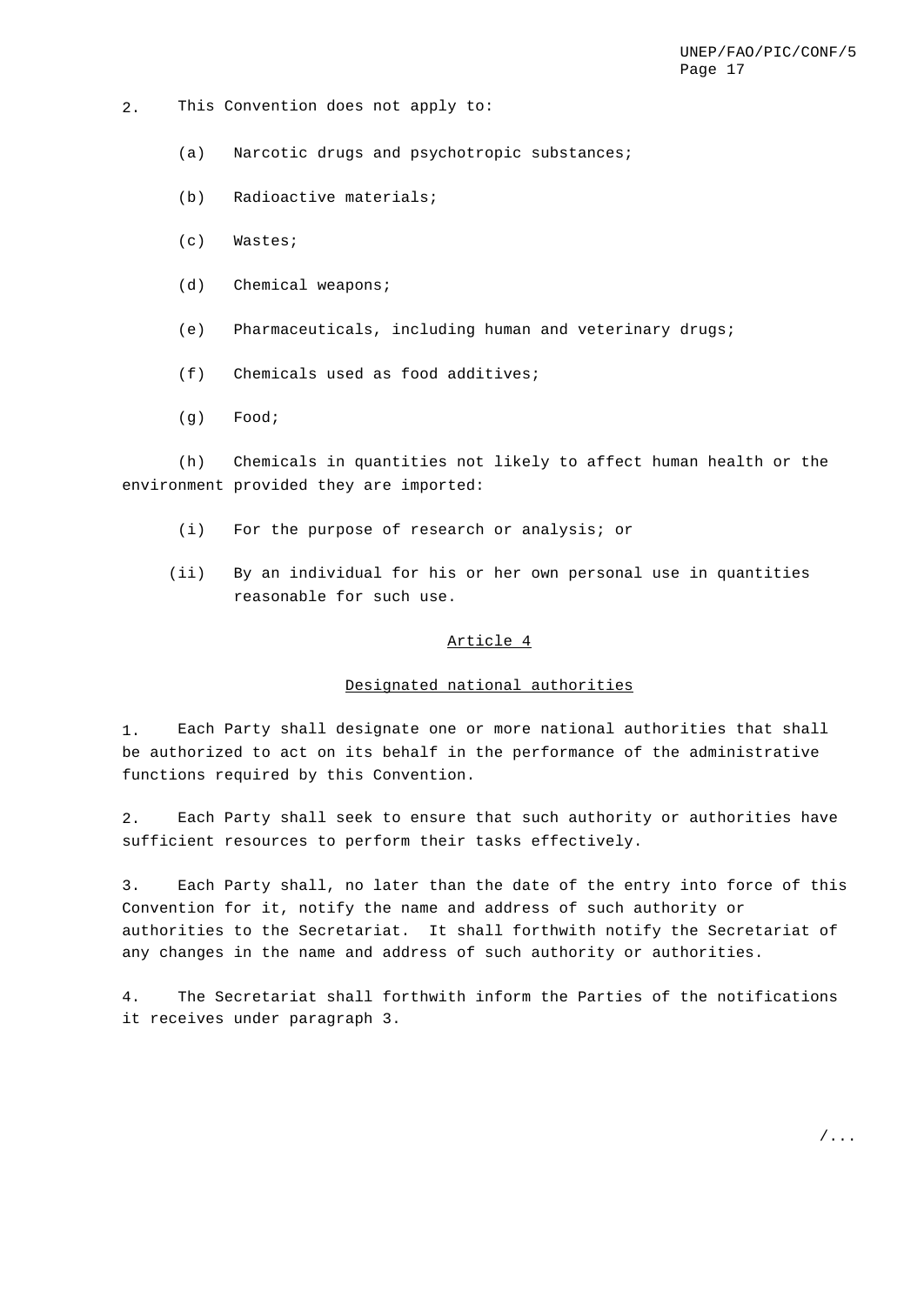### Article 5

### Procedures for banned or severely restricted chemicals

1. Each Party that has adopted a final regulatory action shall notify the Secretariat in writing of such action. Such notification shall be made as soon as possible, and in any event no later than ninety days after the date on which the final regulatory action has taken effect, and shall contain the information required by Annex I, where available.

2. Each Party shall, at the date of entry into force of this Convention for it, notify the Secretariat in writing of its final regulatory actions in effect at that time, except that each Party that has submitted notifications of final regulatory actions under the Amended London Guidelines or the International Code of Conduct need not resubmit those notifications.

3. The Secretariat shall, as soon as possible, and in any event no later than six months after receipt of a notification under paragraphs 1 and 2, verify whether the notification contains the information required by Annex I. If the notification contains the information required, the Secretariat shall forthwith forward to all Parties a summary of the information received. If the notification does not contain the information required, it shall inform the notifying Party accordingly.

4. The Secretariat shall every six months communicate to the Parties a synopsis of the information received pursuant to paragraphs 1 and 2, including information regarding those notifications which do not contain all the information required by Annex I.

5. When the Secretariat has received at least one notification from each of two Prior Informed Consent regions regarding a particular chemical that it has verified meet the requirements of Annex I, it shall forward them to the Chemical Review Committee. The composition of the Prior Informed Consent regions shall be defined in a decision to be adopted by consensus at the first meeting of the Conference of the Parties.

6. The Chemical Review Committee shall review the information provided in such notifications and, in accordance with the criteria set out in Annex II, recommend to the Conference of the Parties whether the chemical in question should be made subject to the Prior Informed Consent procedure and, accordingly, be listed in Annex III.

### Article 6

#### Procedures for severely hazardous pesticide formulations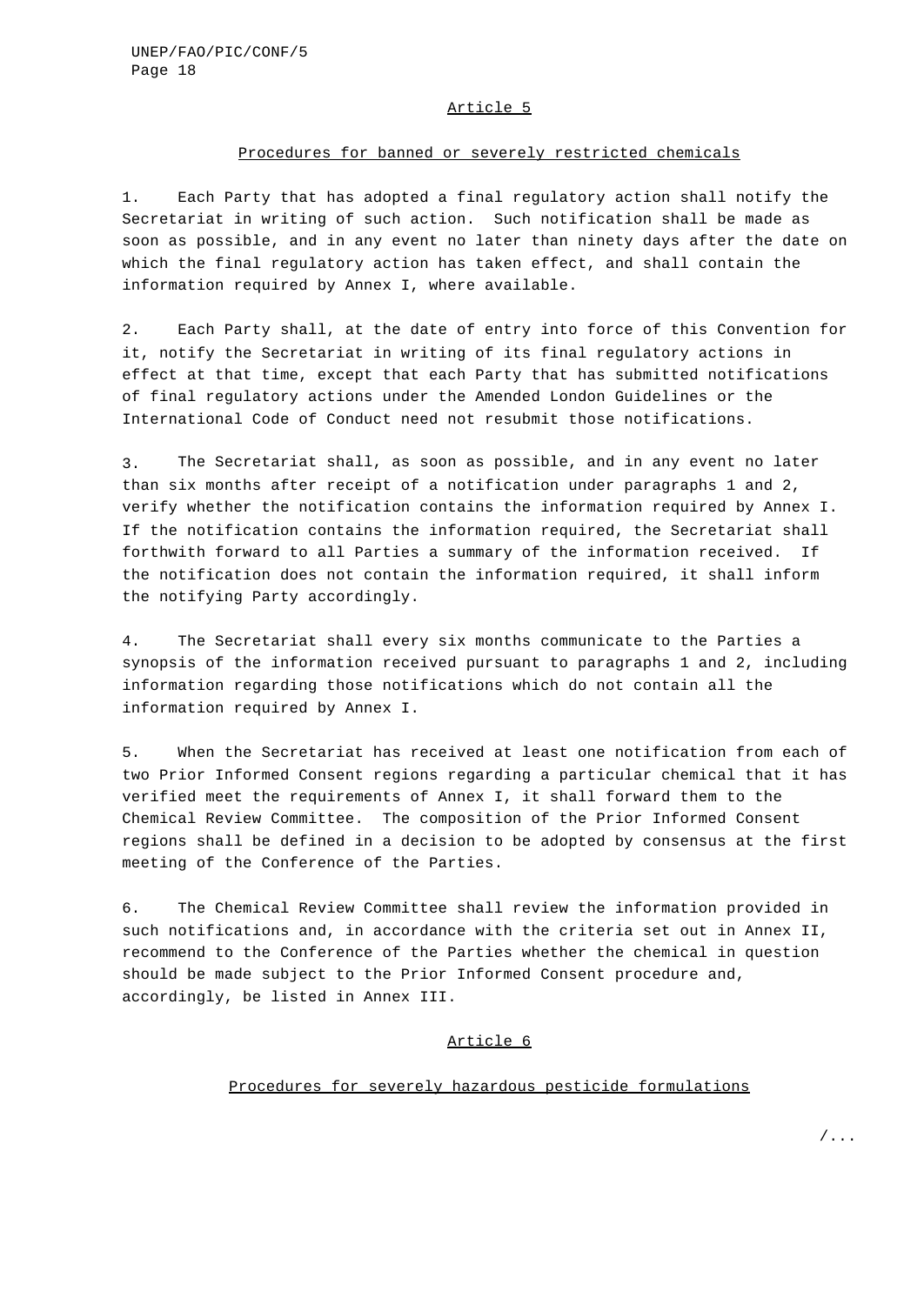1. Any Party that is a developing country or a country with an economy in transition and that is experiencing problems caused by a severely hazardous pesticide formulation under conditions of use in its territory, may propose to the Secretariat the listing of the severely hazardous pesticide formulation in Annex III. In developing a proposal, the Party may draw upon technical expertise from any relevant source. The proposal shall contain the information required by part 1 of Annex IV.

2. The Secretariat shall, as soon as possible, and in any event no later than six months after receipt of a proposal under paragraph 1, verify whether the proposal contains the information required by part 1 of Annex IV. If the proposal contains the information required, the Secretariat shall forthwith forward to all Parties a summary of the information received. If the proposal does not contain the information required, it shall inform the proposing Party accordingly.

3. The Secretariat shall collect the additional information set out in part 2 of Annex IV regarding the proposal forwarded under paragraph 2.

4. When the requirements of paragraphs 2 and 3 above have been fulfilled with regard to a particular severely hazardous pesticide formulation, the Secretariat shall forward the proposal and the related information to the Chemical Review Committee.

5. The Chemical Review Committee shall review the information provided in the proposal and the additional information collected and, in accordance with the criteria set out in part 3 of Annex IV, recommend to the Conference of the Parties whether the severely hazardous pesticide formulation in question should be made subject to the Prior Informed Consent procedure and, accordingly, be listed in Annex III.

### Article 7

# Listing of chemicals in Annex III

1. For each chemical that the Chemical Review Committee has decided to recommend for listing in Annex III, it shall prepare a draft decision guidance document. The decision guidance document should, at a minimum, be based on the information specified in Annex I, or, as the case may be, Annex IV, and include information on uses of the chemical in a category other than the category for which the final regulatory action applies.

2. The recommendation referred to in paragraph 1 together with the draft decision guidance document shall be forwarded to the Conference of the Parties. The Conference of the Parties shall decide whether the chemical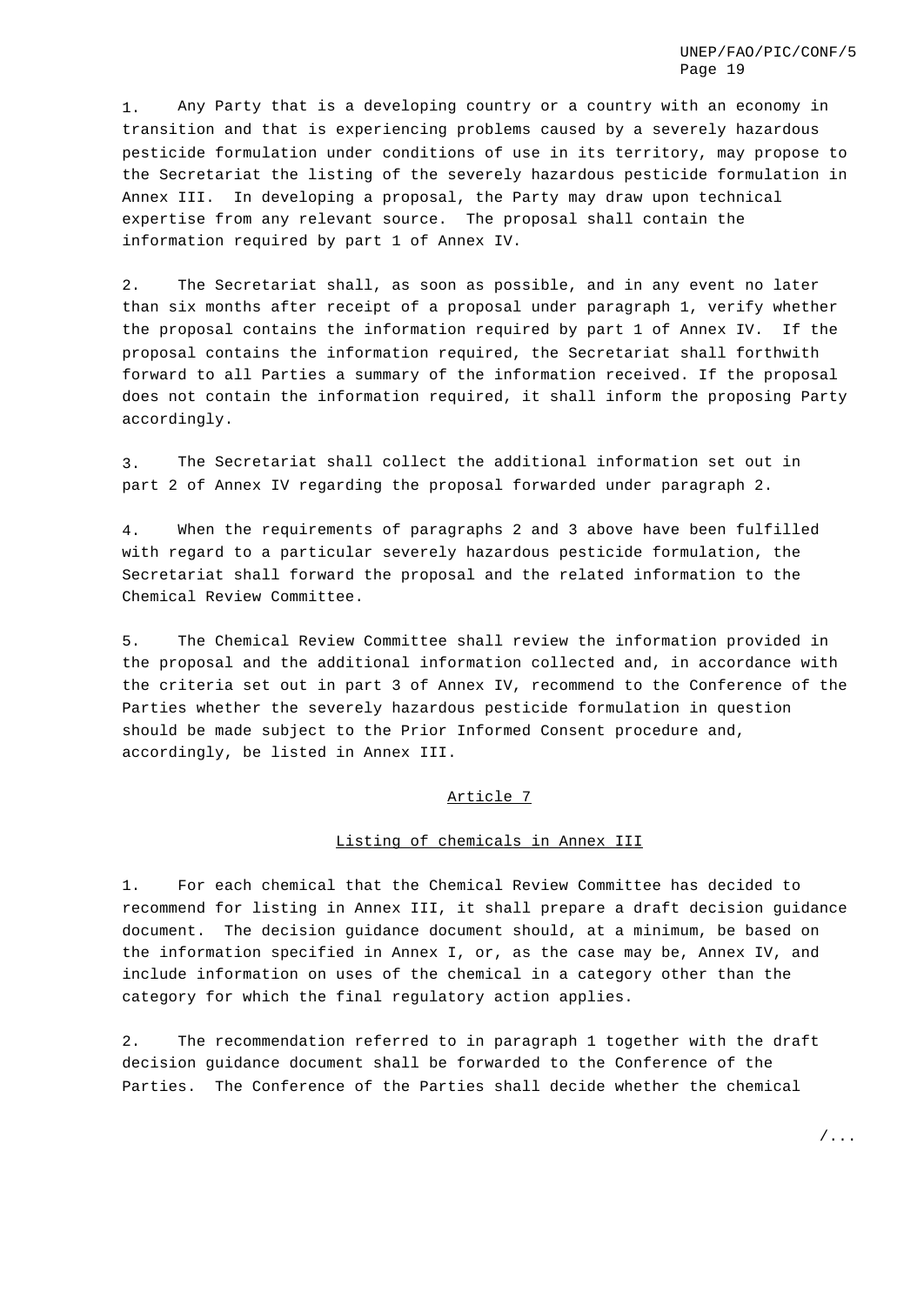should be made subject to the Prior Informed Consent procedure and, accordingly, list the chemical in Annex III and approve the draft decision guidance document.

3. When a decision to list a chemical in Annex III has been taken and the related decision guidance document has been approved by the Conference of the Parties, the Secretariat shall forthwith communicate this information to all Parties.

#### Article 8

### Chemicals in the voluntary Prior Informed Consent procedure

For any chemical, other than a chemical listed in Annex III, that has been included in the voluntary Prior Informed Consent procedure before the date of the first meeting of the Conference of the Parties, the Conference of the Parties shall decide at that meeting to list the chemical in Annex III, provided that it is satisfied that all the requirements for listing in that Annex have been fulfilled.

### Article 9

### Removal of chemicals from Annex III

1. If a Party submits to the Secretariat information that was not available at the time of the decision to list a chemical in Annex III and that information indicates that its listing may no longer be justified in accordance with the relevant criteria in Annex II or, as the case may be, Annex IV, the Secretariat shall forward the information to the Chemical Review Committee.

2. The Chemical Review Committee shall review the information it receives under paragraph 1. For each chemical that the Chemical Review Committee decides, in accordance with the relevant criteria in Annex II or, as the case may be, Annex IV, to recommend for removal from Annex III, it shall prepare a revised draft decision guidance document.

3. A recommendation referred to in paragraph 2 shall be forwarded to the Conference of the Parties and be accompanied by a revised draft decision guidance document. The Conference of the Parties shall decide whether the chemical should be removed from Annex III and whether to approve the revised draft decision guidance document.

4. When a decision to remove a chemical from Annex III has been taken and the revised decision guidance document has been approved by the Conference of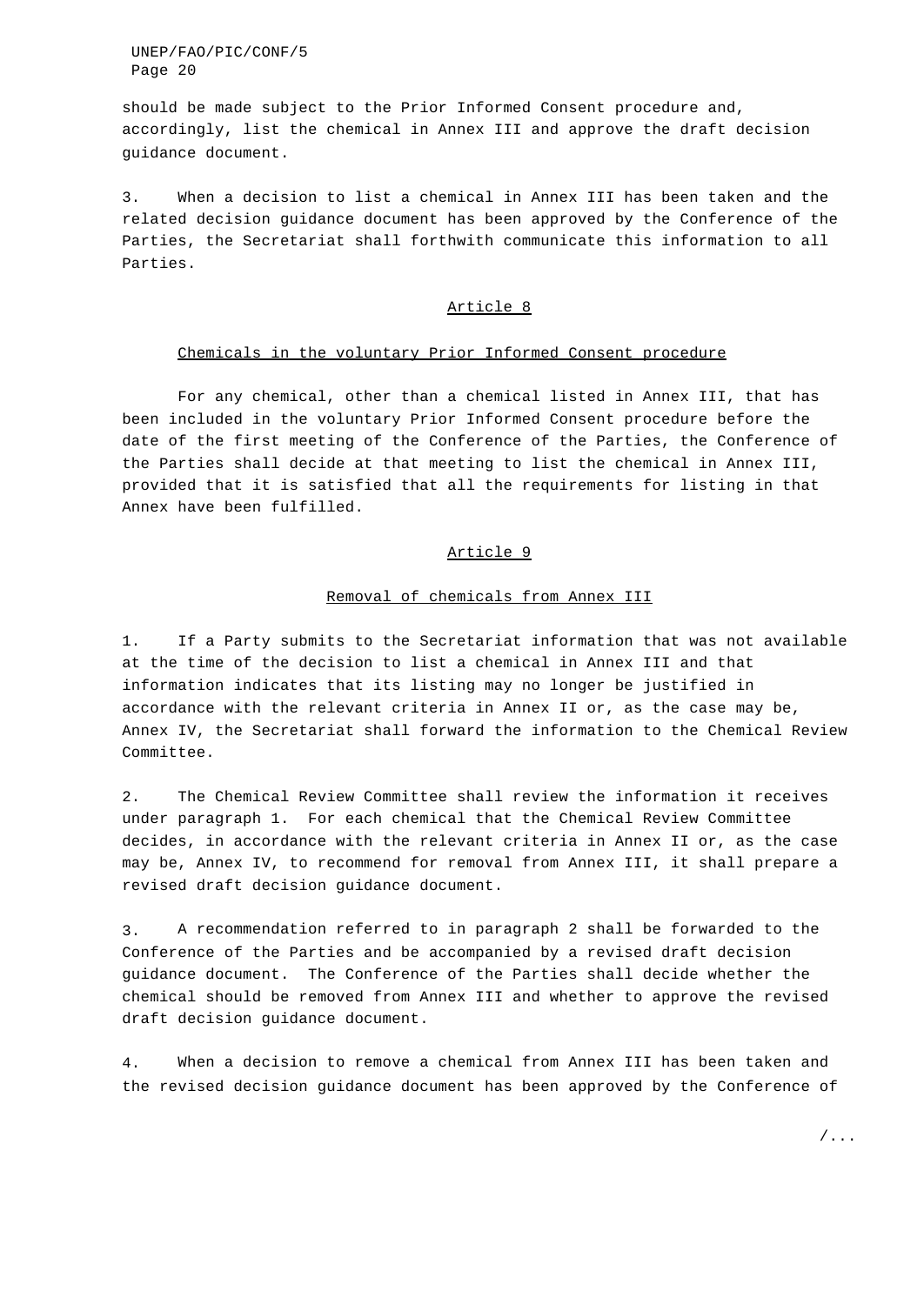the Parties, the Secretariat shall forthwith communicate this information to all Parties.

### Article 10

### Obligations in relation to imports of chemicals listed in Annex III

1. Each Party shall implement appropriate legislative or administrative measures to ensure timely decisions with respect to the import of chemicals listed in Annex III.

2. Each Party shall transmit to the Secretariat, as soon as possible, and in any event no later than nine months after the date of dispatch of the decision guidance document referred to in paragraph 3 of Article 7, a response concerning the future import of the chemical concerned. If a Party modifies this response, it shall forthwith submit the revised response to the Secretariat.

3. The Secretariat shall, at the expiration of the time period in paragraph 2, forthwith address to a Party that has not provided such a response, a written request to do so. Should the Party be unable to provide a response, the Secretariat shall, where appropriate, help it to provide a response within the time period specified in the last sentence of paragraph 2 of Article 11.

4. A response under paragraph 2 shall consist of either:

(a) A final decision, pursuant to legislative or administrative measures:

- (i) To consent to import;
- (ii) Not to consent to import; or
- (iii) To consent to import only subject to specified conditions; or
	- (b) An interim response, which may include:
	- (i) An interim decision consenting to import with or without specified conditions, or not consenting to import during the interim period;
- (ii) A statement that a final decision is under active consideration;
- (iii) A request to the Secretariat, or to the Party that notified the final regulatory action, for further information;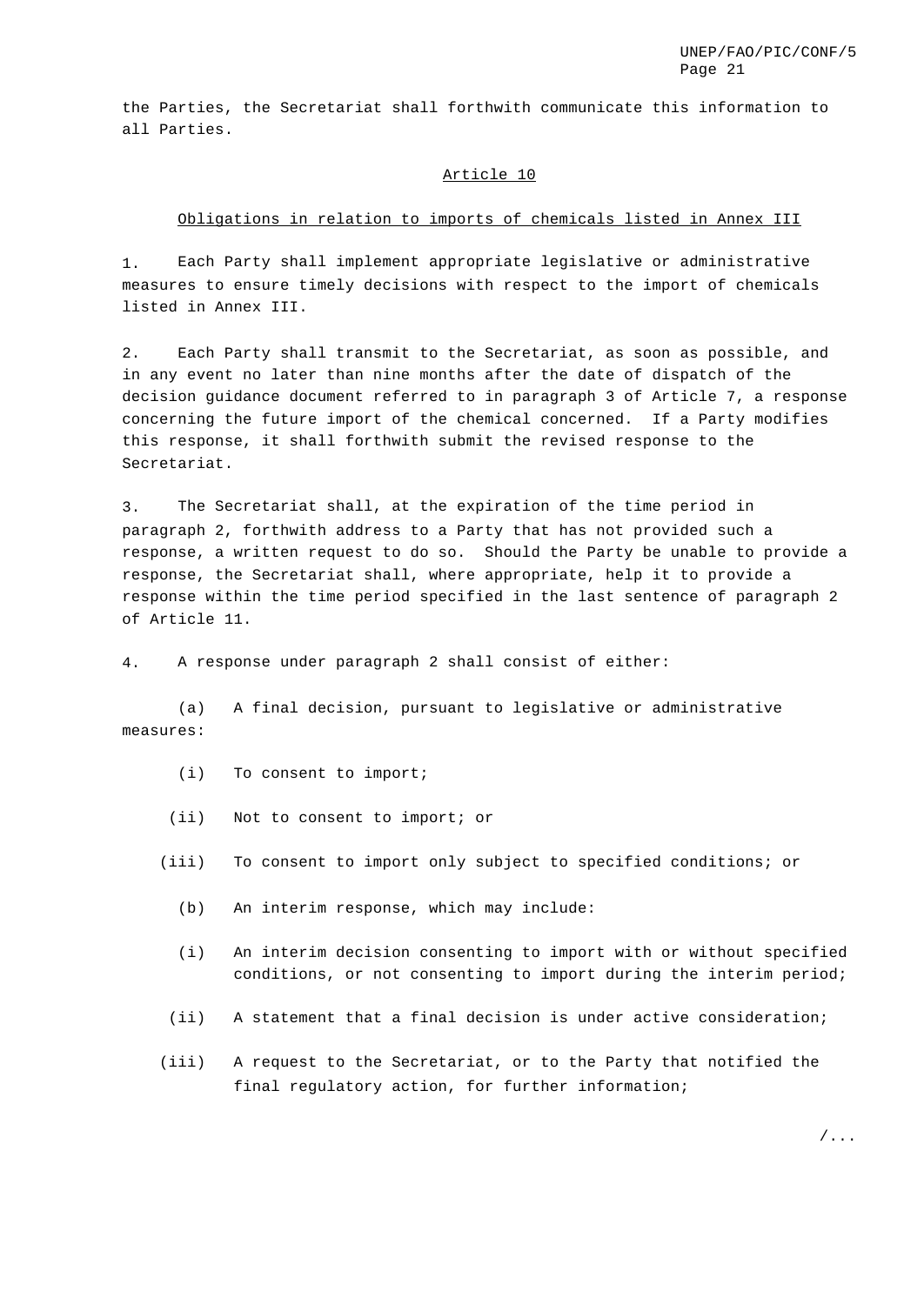> (iv) A request to the Secretariat for assistance in evaluating the chemical.

5. A response under subparagraphs (a) or (b) of paragraph 4 shall relate to the category or categories specified for the chemical in Annex III.

6. A final decision should be accompanied by a description of any legislative or administrative measures upon which it is based.

7. Each Party shall, no later than the date of entry into force of this Convention for it, transmit to the Secretariat responses with respect to each chemical listed in Annex III. A Party that has provided such responses under the Amended London Guidelines or the International Code of Conduct need not resubmit those responses.

8. Each Party shall make its responses under this Article available to those concerned within its jurisdiction, in accordance with its legislative or administrative measures.

9. A Party that, pursuant to paragraphs 2 and 4 above and paragraph 2 of Article 11, takes a decision not to consent to import of a chemical or to consent to its import only under specified conditions shall, if it has not already done so, simultaneously prohibit or make subject to the same conditions:

- (a) Import of the chemical from any source; and
- (b) Domestic production of the chemical for domestic use.

10. Every six months the Secretariat shall inform all Parties of the responses it has received. Such information shall include a description of the legislative or administrative measures on which the decisions have been based, where available. The Secretariat shall, in addition, inform the Parties of any cases of failure to transmit a response.

#### Article 11

### Obligations in relation to exports of chemicals listed in Annex III

1. Each exporting Party shall:

(a) Implement appropriate legislative or administrative measures to communicate the responses forwarded by the Secretariat in accordance with paragraph 10 of Article 10 to those concerned within its jurisdiction;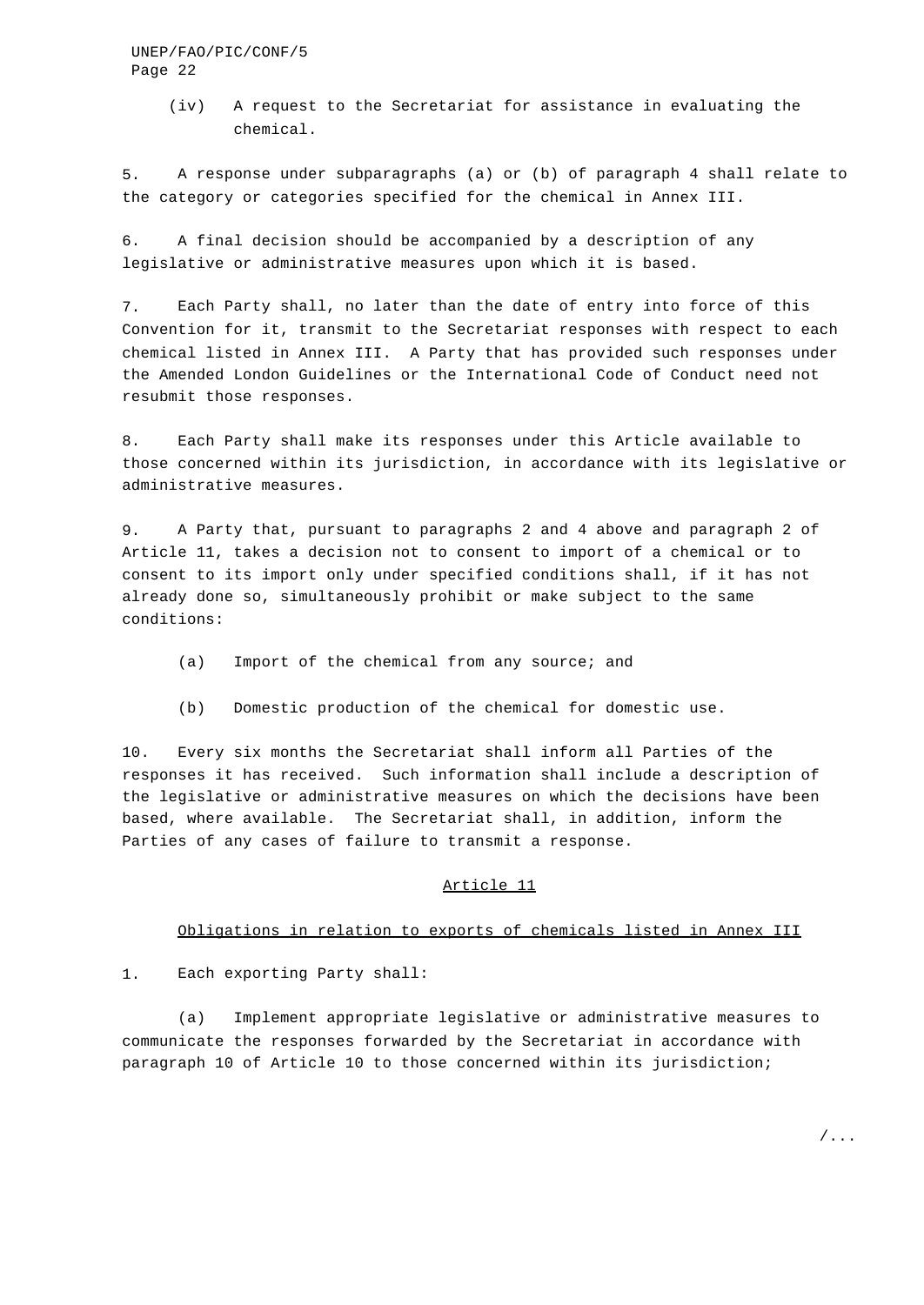(b) Take appropriate legislative or administrative measures to ensure that exporters within its jurisdiction comply with decisions in each response no later than six months after the date on which the Secretariat first informs the Parties of such response in accordance with paragraph 10 of Article 10;

(c) Advise and assist importing Parties, upon request and as appropriate:

- (i) To obtain further information to help them to take action in accordance with paragraph 4 of Article 10 and paragraph 2 (c) below; and
- (ii) To strengthen their capacities and capabilities to manage chemicals safely during their life-cycle.

2. Each Party shall ensure that a chemical listed in Annex III is not exported from its territory to any importing Party that, in exceptional circumstances, has failed to transmit a response or has transmitted an interim response that does not contain an interim decision, unless:

(a) It is a chemical that, at the time of import, is registered as a chemical in the importing Party; or

(b) It is a chemical for which evidence exists that it has previously been used in, or imported into, the importing Party and in relation to which no regulatory action to prohibit its use has been taken; or

(c) Explicit consent to the import has been sought and received by the exporter through a designated national authority of the importing Party. The importing Party shall respond to such a request within sixty days and shall promptly notify the Secretariat of its decision.

The obligations of exporting Parties under this paragraph shall apply with effect from the expiration of a period of six months from the date on which the Secretariat first informs the Parties, in accordance with paragraph 10 of Article 10, that a Party has failed to transmit a response or has transmitted an interim response that does not contain an interim decision, and shall apply for one year.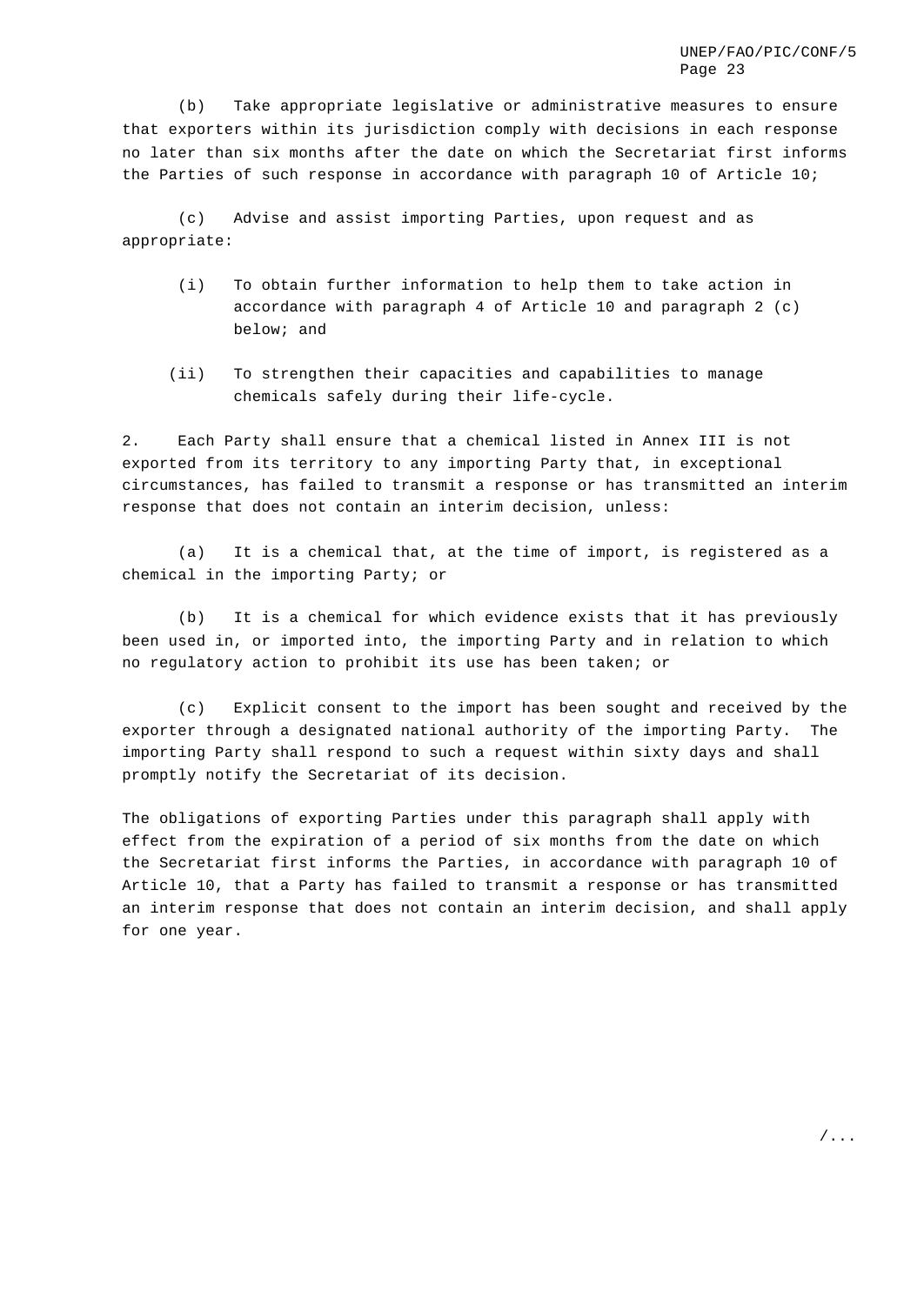### Article 12

### Export notification

1. Where a chemical that is banned or severely restricted by a Party is exported from its territory, that Party shall provide an export notification to the importing Party. The export notification shall include the information set out in Annex V.

2. The export notification shall be provided for that chemical prior to the first export following adoption of the corresponding final regulatory action. Thereafter, the export notification shall be provided before the first export in any calendar year. The requirement to notify before export may be waived by the designated national authority of the importing Party.

3. An exporting Party shall provide an updated export notification after it has adopted a final regulatory action that results in a major change concerning the ban or severe restriction of that chemical.

4. The importing Party shall acknowledge receipt of the first export notification received after the adoption of the final regulatory action. If the exporting Party does not receive the acknowledgement within thirty days of the dispatch of the export notification, it shall submit a second notification. The exporting Party shall make reasonable efforts to ensure that the importing Party receives the second notification.

5. The obligations of a Party set out in paragraph 1 shall cease when:

(a) The chemical has been listed in Annex III;

(b) The importing Party has provided a response for the chemical to the Secretariat in accordance with paragraph 2 of Article 10; and

(c) The Secretariat has distributed the response to the Parties in accordance with paragraph 10 of Article 10.

#### Article 13

### Information to accompany exported chemicals

1. The Conference of the Parties shall encourage the World Customs Organization to assign specific Harmonized System customs codes to the individual chemicals or groups of chemicals listed in Annex III, as appropriate. Each Party shall require that, whenever a code has been assigned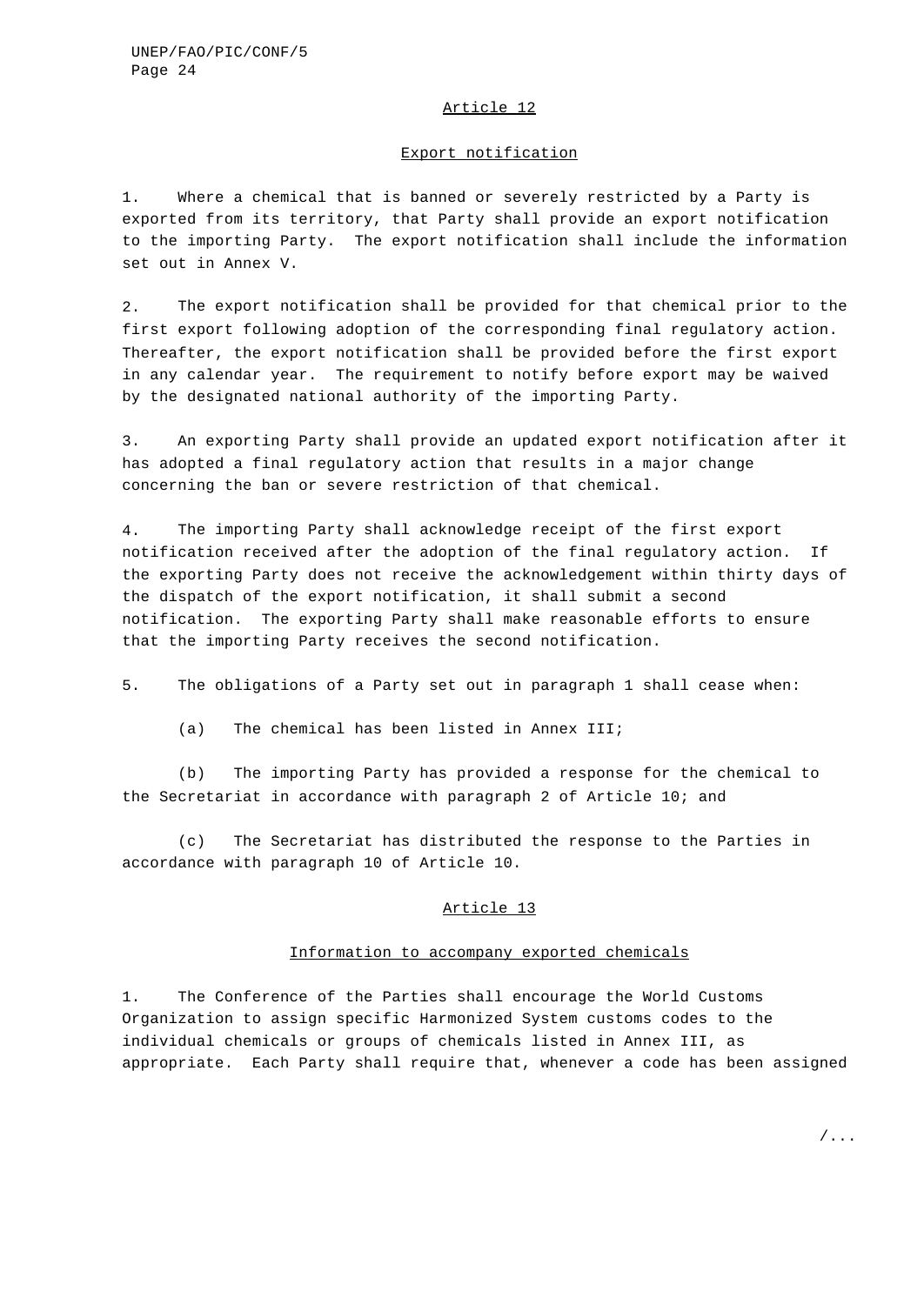to such a chemical, the shipping document for that chemical bears the code when exported.

2. Without prejudice to any requirements of the importing Party, each Party shall require that both chemicals listed in Annex III and chemicals banned or severely restricted in its territory are, when exported, subject to labelling requirements that ensure adequate availability of information with regard to risks and/or hazards to human health or the environment, taking into account relevant international standards.

3. Without prejudice to any requirements of the importing Party, each Party may require that chemicals subject to environmental or health labelling requirements in its territory are, when exported, subject to labelling requirements that ensure adequate availability of information with regard to risks and/or hazards to human health or the environment, taking into account relevant international standards.

4. With respect to the chemicals referred to in paragraph 2 that are to be used for occupational purposes, each exporting Party shall require that a safety data sheet that follows an internationally recognized format, setting out the most up-to-date information available, is sent to each importer.

5. The information on the label and on the safety data sheet should, as far as practicable, be given in one or more of the official languages of the importing Party.

### Article 14

#### Information exchange

1. Each Party shall, as appropriate and in accordance with the objective of this Convention, facilitate:

(a) The exchange of scientific, technical, economic and legal information concerning the chemicals within the scope of this Convention, including toxicological, ecotoxicological and safety information;

(b) The provision of publicly available information on domestic regulatory actions relevant to the objectives of this Convention; and

(c) The provision of information to other Parties, directly or through the Secretariat, on domestic regulatory actions that substantially restrict one or more uses of the chemical, as appropriate.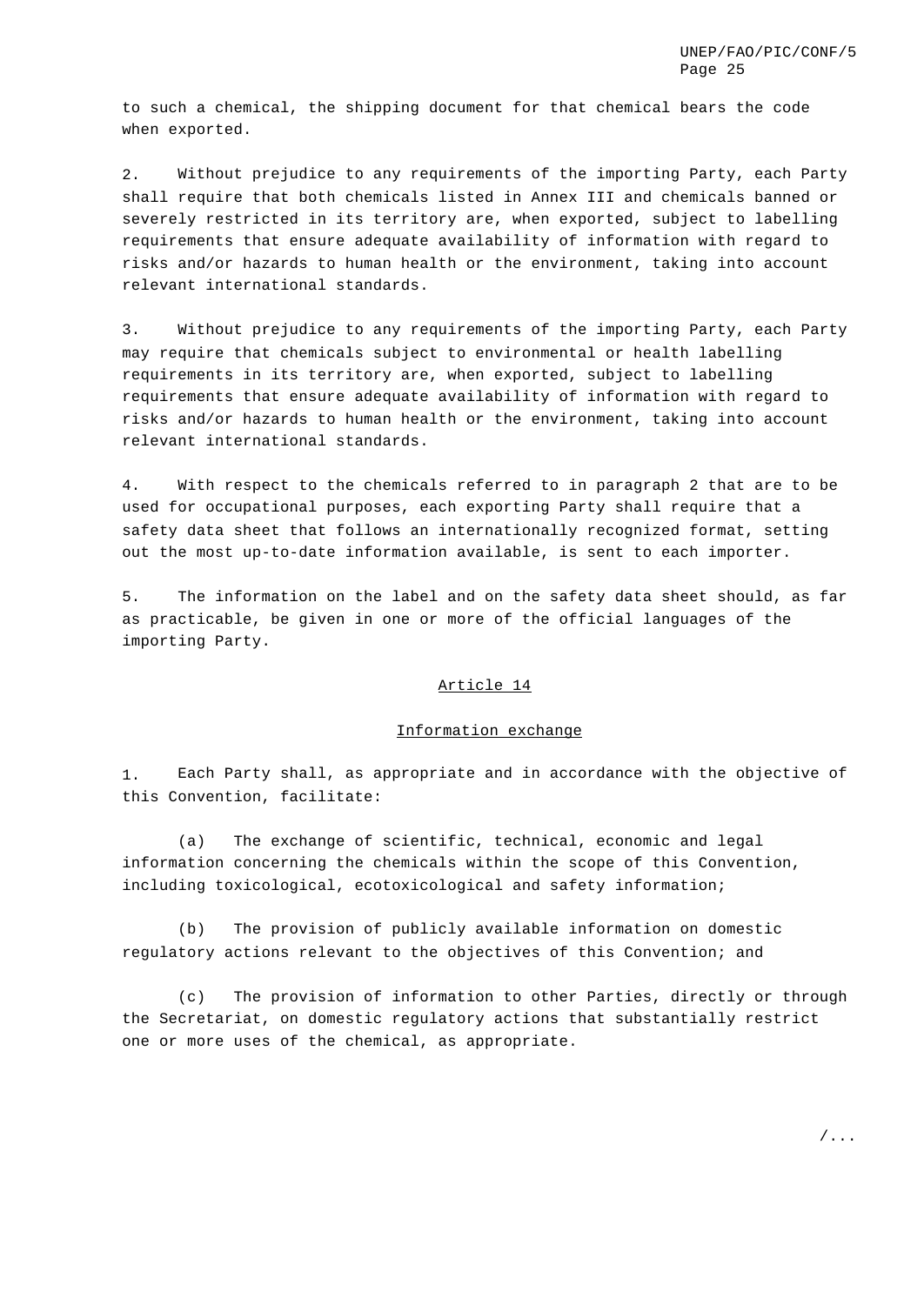2. Parties that exchange information pursuant to this Convention shall protect any confidential information as mutually agreed.

3. The following information shall not be regarded as confidential for the purposes of this Convention:

(a) The information referred to in Annexes I and IV, submitted pursuant to Articles 5 and 6 respectively;

(b) The information contained in the safety data sheet referred to in paragraph 4 of Article 13;

(c) The expiry date of the chemical;

(d) Information on precautionary measures, including hazard classification, the nature of the risk and the relevant safety advice; and

(e) The summary results of the toxicological and ecotoxicological tests.

4. The production date of the chemical shall generally not be considered confidential for the purposes of this Convention.

5. Any Party requiring information on transit movements through its territory of chemicals listed in Annex III may report its need to the Secretariat, which shall inform all Parties accordingly.

#### Article 15

#### Implementation of the Convention

1. Each Party shall take such measures as may be necessary to establish and strengthen its national infrastructures and institutions for the effective implementation of this Convention. These measures may include, as required, the adoption or amendment of national legislative or administrative measures and may also include:

(a) The establishment of national registers and databases including safety information for chemicals;

(b) The encouragement of initiatives by industry to promote chemical safety; and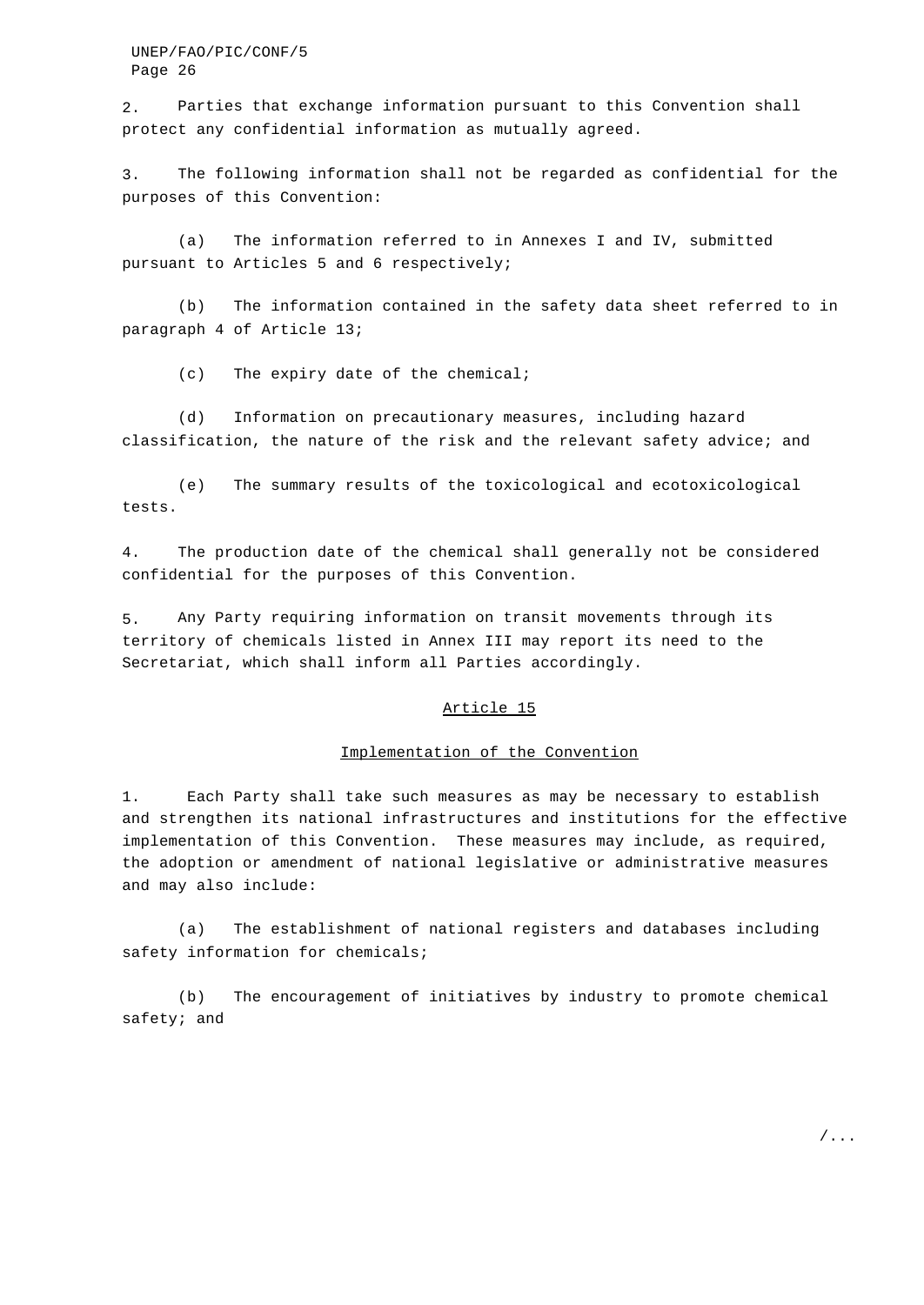(c) The promotion of voluntary agreements, taking into consideration the provisions of Article 16.

2. Each Party shall ensure, to the extent practicable, that the public has appropriate access to information on chemical handling and accident management and on alternatives that are safer for human health or the environment than the chemicals listed in Annex III.

3. The Parties agree to cooperate, directly or, where appropriate, through competent international organizations, in the implementation of this Convention at the subregional, regional and global levels.

4. Nothing in this Convention shall be interpreted as restricting the right of the Parties to take action that is more stringently protective of human health and the environment than that called for in this Convention, provided that such action is consistent with the provisions of this Convention and is in accordance with international law.

### Article 16

### Technical assistance

The Parties shall, taking into account in particular the needs of developing countries and countries with economies in transition, cooperate in promoting technical assistance for the development of the infrastructure and the capacity necessary to manage chemicals to enable implementation of this Convention. Parties with more advanced programmes for regulating chemicals should provide technical assistance, including training, to other Parties in developing their infrastructure and capacity to manage chemicals throughout their life-cycle.

### Article 17

### Non-Compliance

The Conference of the Parties shall, as soon as practicable, develop and approve procedures and institutional mechanisms for determining non-compliance with the provisions of this Convention and for treatment of Parties found to be in non-compliance.

### Article 18

## Conference of the Parties

1. A Conference of the Parties is hereby established.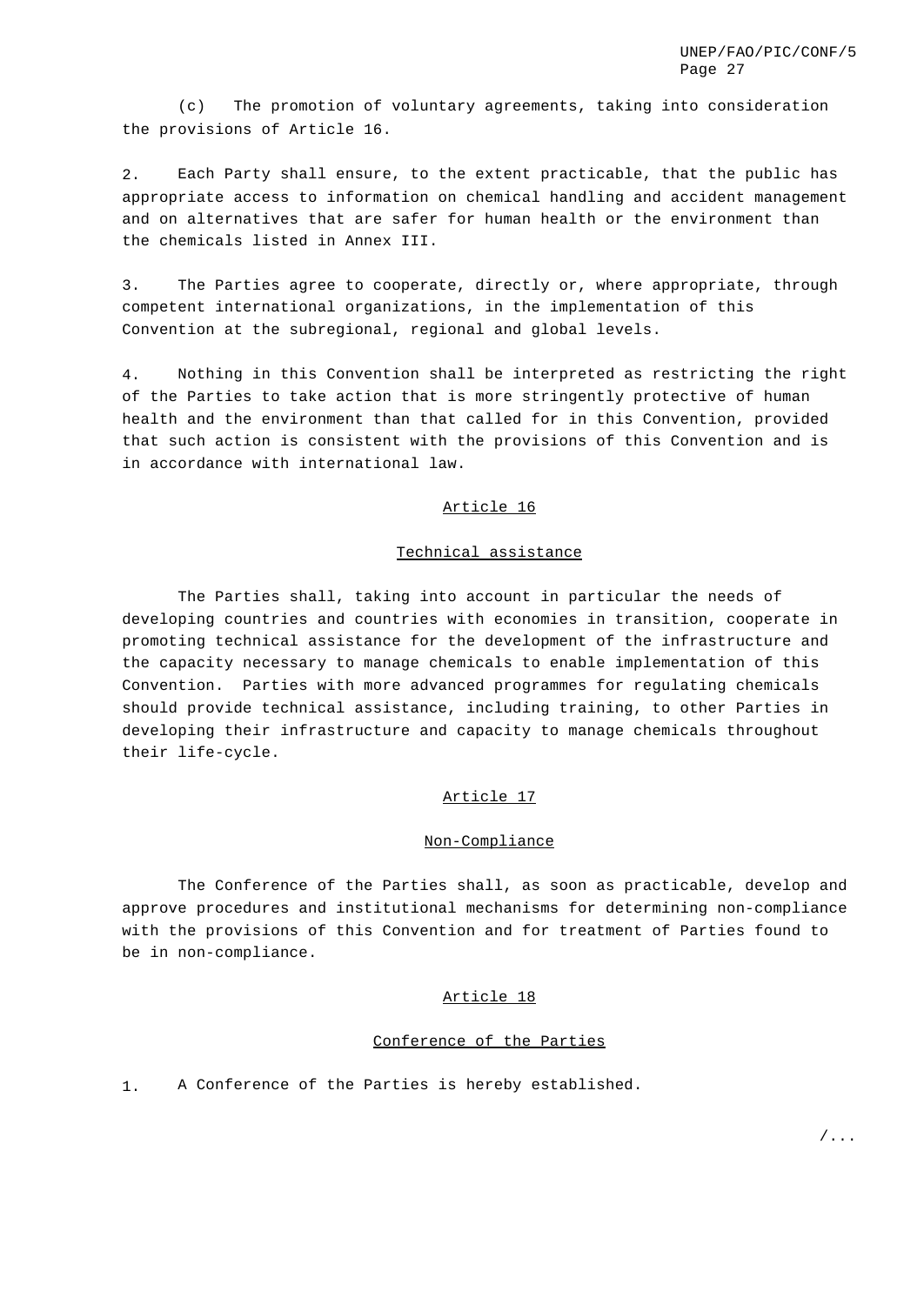2. The first meeting of the Conference of the Parties shall be convened by the Executive Director of UNEP and the Director-General of FAO, acting jointly, no later than one year after the entry into force of this Convention. Thereafter, ordinary meetings of the Conference of the Parties shall be held at regular intervals to be determined by the Conference.

3. Extraordinary meetings of the Conference of the Parties shall be held at such other times as may be deemed necessary by the Conference, or at the written request of any Party provided that it is supported by at least one third of the Parties.

4. The Conference of the Parties shall by consensus agree upon and adopt at its first meeting rules of procedure and financial rules for itself and any subsidiary bodies, as well as financial provisions governing the functioning of the Secretariat.

5. The Conference of the Parties shall keep under continuous review and evaluation the implementation of this Convention. It shall perform the functions assigned to it by the Convention and, to this end, shall:

(a) Establish, further to the requirements of paragraph 6 below, such subsidiary bodies as it considers necessary for the implementation of the Convention;

(b) Cooperate, where appropriate, with competent international organizations and intergovernmental and non-governmental bodies; and

(c) Consider and undertake any additional action that may be required for the achievement of the objectives of the Convention.

6. The Conference of the Parties shall, at its first meeting, establish a subsidiary body, to be called the Chemical Review Committee, for the purposes of performing the functions assigned to that Committee by this Convention. In this regard:

(a) The members of the Chemical Review Committee shall be appointed by the Conference of the Parties. Membership of the Committee shall consist of a limited number of government-designated experts in chemicals management. The members of the Committee shall be appointed on the basis of equitable geographical distribution, including ensuring a balance between developed and developing Parties;

(b) The Conference of the Parties shall decide on the terms of reference, organization and operation of the Committee;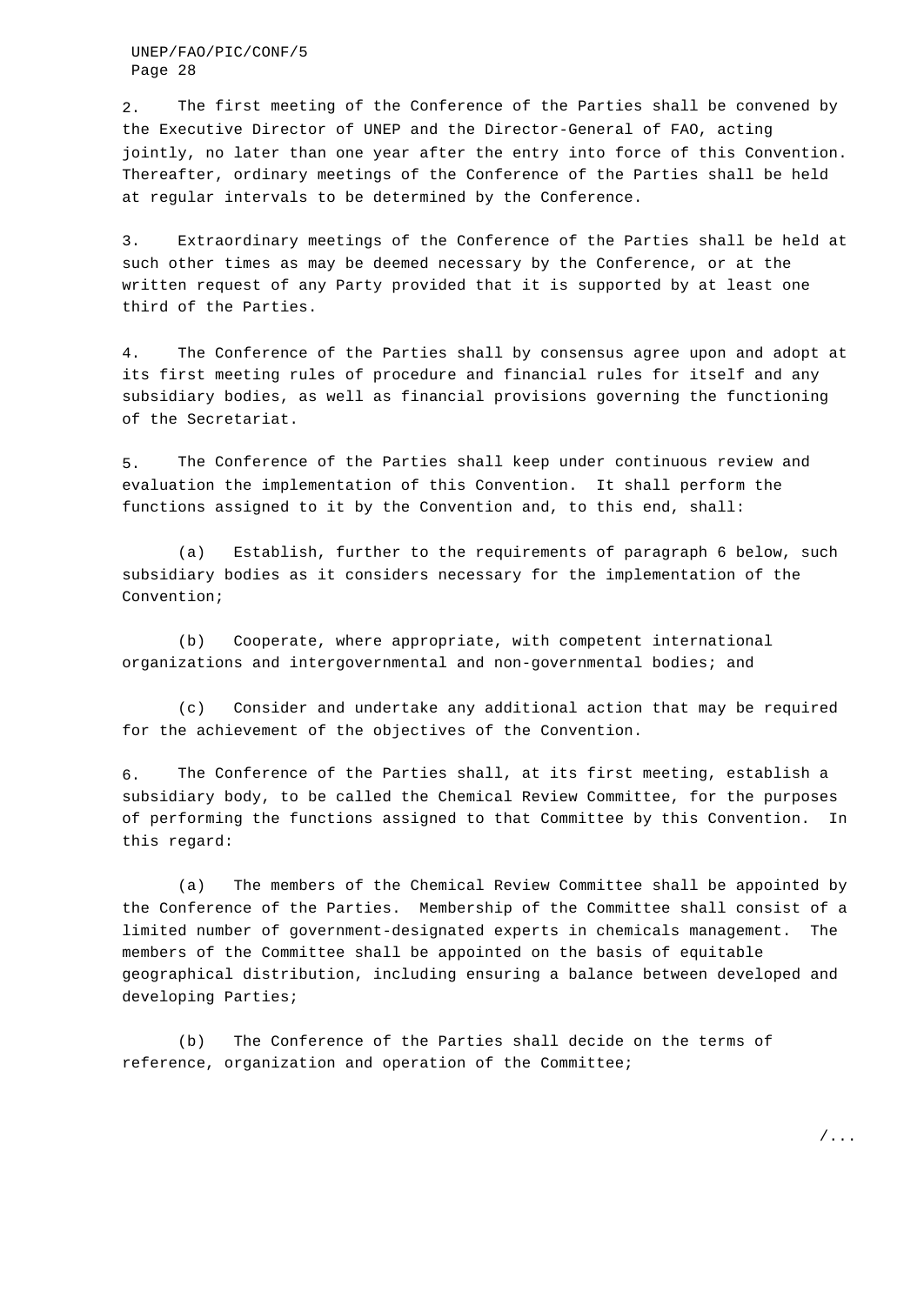(c) The Committee shall make every effort to make its recommendations by consensus. If all efforts at consensus have been exhausted, and no consensus reached, such recommendation shall as a last resort be adopted by a two-thirds majority vote of the members present and voting.

7. The United Nations, its specialized agencies and the International Atomic Energy Agency, as well as any State not Party to this Convention, may be represented at meetings of the Conference of the Parties as observers. Any body or agency, whether national or international, governmental or non-governmental, qualified in matters covered by the Convention, and which has informed the Secretariat of its wish to be represented at a meeting of the Conference of the Parties as an observer may be admitted unless at least one third of the Parties present object. The admission and participation of observers shall be subject to the rules of procedure adopted by the Conference of the Parties.

#### Article 19

#### **Secretariat**

1. A Secretariat is hereby established.

2. The functions of the Secretariat shall be:

(a) To make arrangements for meetings of the Conference of the Parties and its subsidiary bodies and to provide them with services as required;

(b) To facilitate assistance to the Parties, particularly developing Parties and Parties with economies in transition, on request, in the implementation of this Convention;

(c) To ensure the necessary coordination with the secretariats of other relevant international bodies;

(d) To enter, under the overall guidance of the Conference of the Parties, into such administrative and contractual arrangements as may be required for the effective discharge of its functions; and

(e) To perform the other secretariat functions specified in this Convention and such other functions as may be determined by the Conference of the Parties.

3. The secretariat functions for this Convention shall be performed jointly by the Executive Director of UNEP and the Director-General of FAO,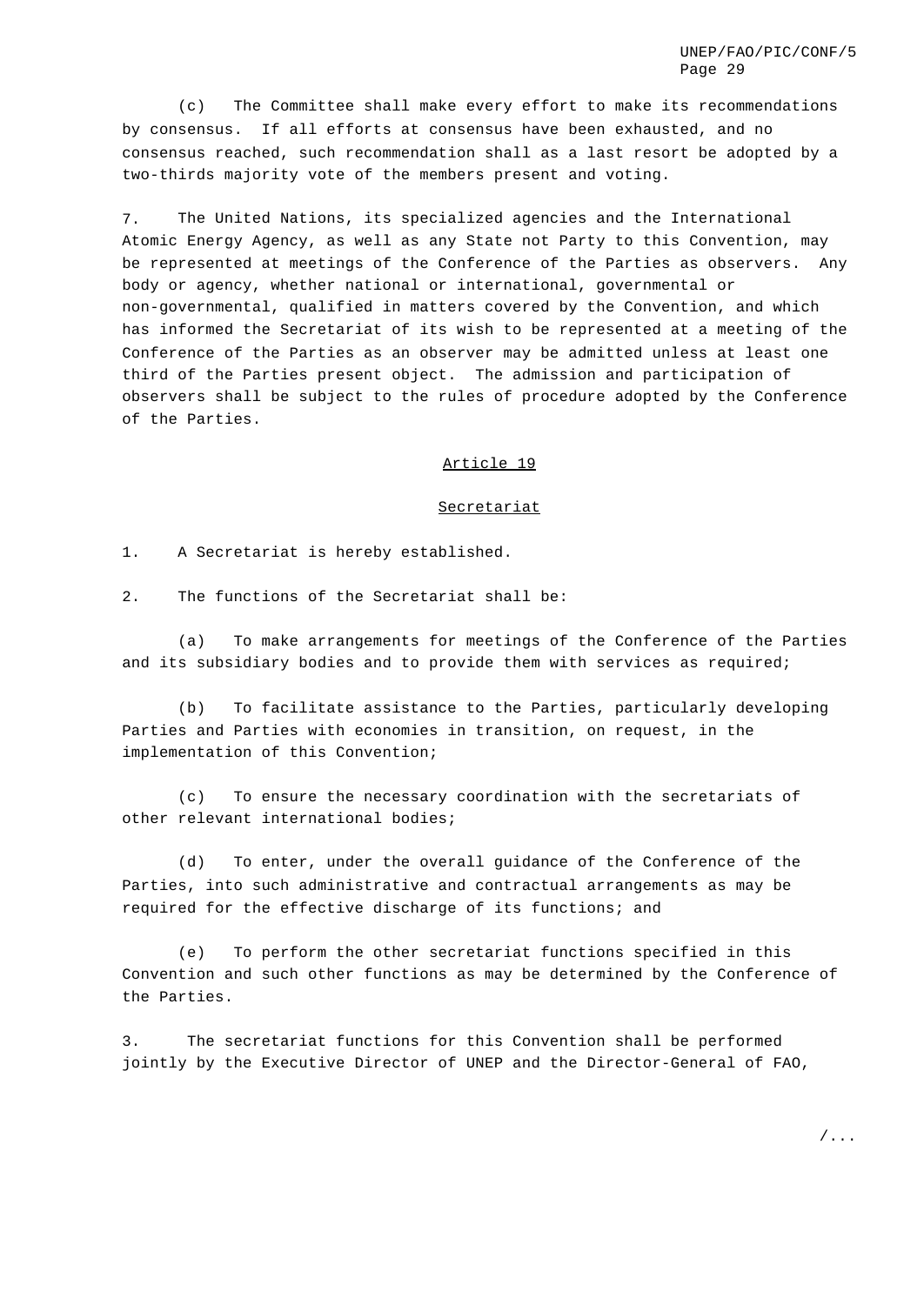subject to such arrangements as shall be agreed between them and approved by the Conference of the Parties.

4. The Conference of the Parties may decide, by a three-fourths majority of the Parties present and voting, to entrust the secretariat functions to one or more other competent international organizations, should it find that the Secretariat is not functioning as intended.

#### Article 20

### Settlement of disputes

1. Parties shall settle any dispute between them concerning the interpretation or application of this Convention through negotiation or other peaceful means of their own choice.

2. When ratifying, accepting, approving or acceding to this Convention, or at any time thereafter, a Party that is not a regional economic integration organization may declare in a written instrument submitted to the Depositary that, with respect to any dispute concerning the interpretation or application of the Convention, it recognizes one or both of the following means of dispute settlement as compulsory in relation to any Party accepting the same obligation:

(a) Arbitration in accordance with procedures to be adopted by the Conference of the Parties in an annex as soon as practicable; and

(b) Submission of the dispute to the International Court of Justice.

3. A Party that is a regional economic integration organization may make a declaration with like effect in relation to arbitration in accordance with the procedure referred to in paragraph 2 (a).

4. A declaration made pursuant to paragraph 2 shall remain in force until it expires in accordance with its terms or until three months after written notice of its revocation has been deposited with the Depositary.

5. The expiry of a declaration, a notice of revocation or a new declaration shall not in any way affect proceedings pending before an arbitral tribunal or the International Court of Justice unless the parties to the dispute otherwise agree.

6. If the parties to a dispute have not accepted the same or any procedure pursuant to paragraph 2, and if they have not been able to settle their dispute within twelve months following notification by one party to another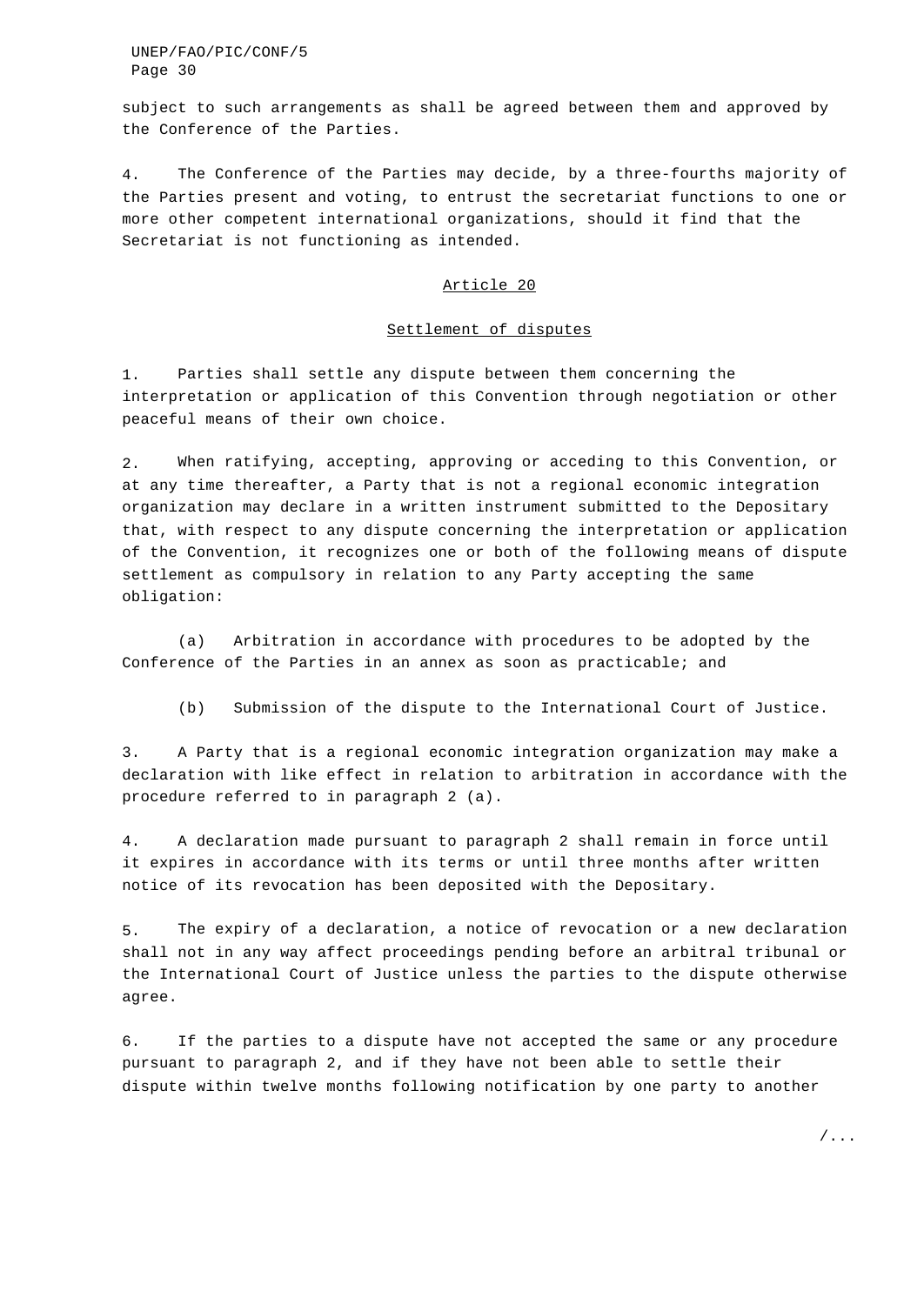that a dispute exists between them, the dispute shall be submitted to a conciliation commission at the request of any party to the dispute. The conciliation commission shall render a report with recommendations. Additional procedures relating to the conciliation commission shall be included in an annex to be adopted by the Conference of the Parties no later than the second meeting of the Conference.

### Article 21

#### Amendments to the Convention

1. Amendments to this Convention may be proposed by any Party.

2. Amendments to this Convention shall be adopted at a meeting of the Conference of the Parties. The text of any proposed amendment shall be communicated to the Parties by the Secretariat at least six months before the meeting at which it is proposed for adoption. The Secretariat shall also communicate the proposed amendment to the signatories to this Convention and, for information, to the Depositary.

3. The Parties shall make every effort to reach agreement on any proposed amendment to this Convention by consensus. If all efforts at consensus have been exhausted, and no agreement reached, the amendment shall as a last resort be adopted by a three-fourths majority vote of the Parties present and voting at the meeting.

4. The amendment shall be communicated by the Depositary to all Parties for ratification, acceptance or approval.

5. Ratification, acceptance or approval of an amendment shall be notified to the Depositary in writing. An amendment adopted in accordance with paragraph 3 shall enter into force for the Parties having accepted it on the ninetieth day after the date of deposit of instruments of ratification, acceptance or approval by at least three fourths of the Parties. Thereafter, the amendment shall enter into force for any other Party on the ninetieth day after the date on which that Party deposits its instrument of ratification, acceptance or approval of the amendment.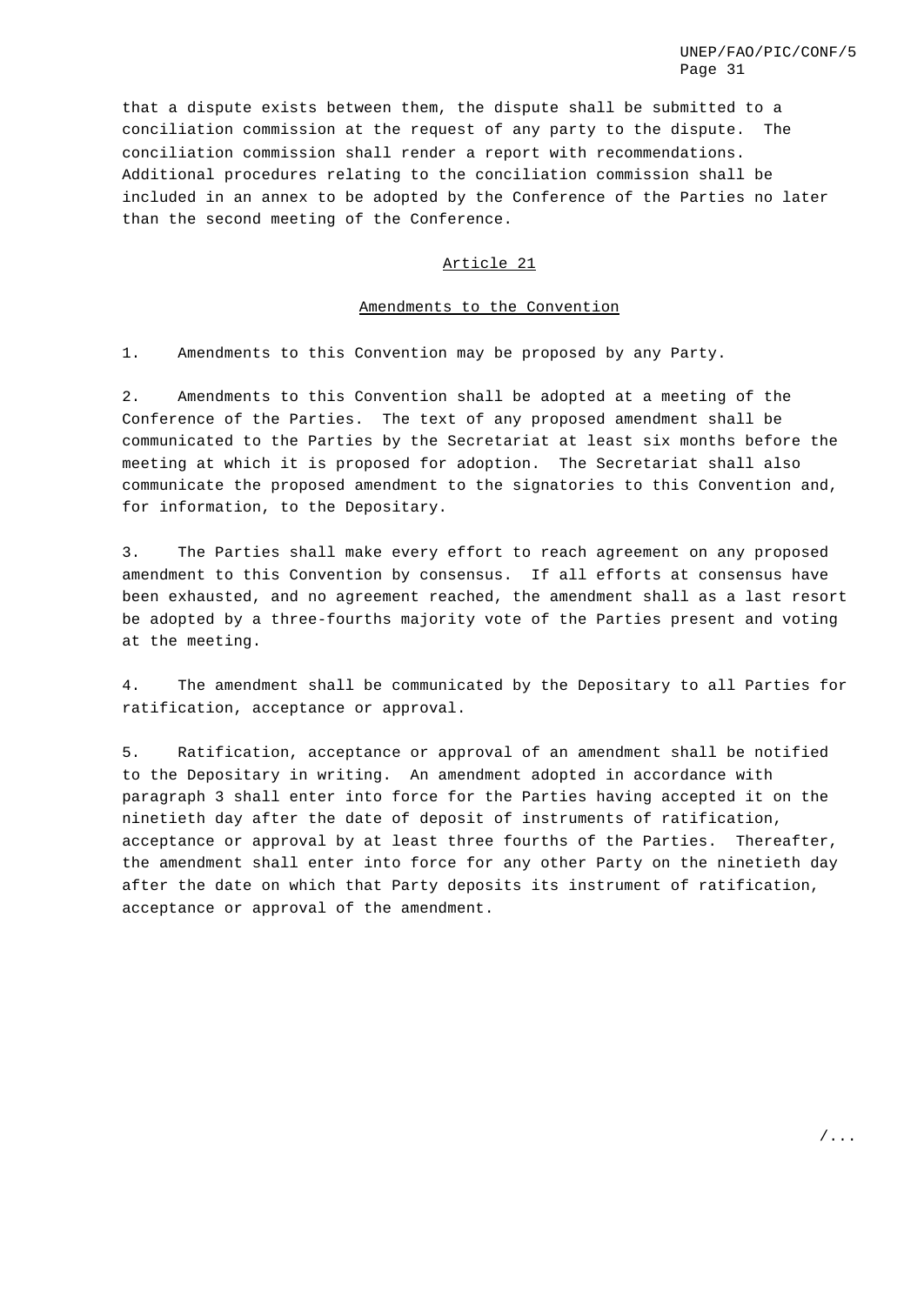### Article 22

### Adoption and amendment of annexes

1. Annexes to this Convention shall form an integral part thereof and, unless expressly provided otherwise, a reference to this Convention constitutes at the same time a reference to any annexes thereto.

2. Annexes shall be restricted to procedural, scientific, technical or administrative matters.

3. The following procedure shall apply to the proposal, adoption and entry into force of additional annexes to this Convention:

(a) Additional annexes shall be proposed and adopted according to the procedure laid down in paragraphs 1, 2 and 3 of Article 21;

(b) Any Party that is unable to accept an additional annex shall so notify the Depositary, in writing, within one year from the date of communication of the adoption of the additional annex by the Depositary. The Depositary shall without delay notify all Parties of any such notification received. A Party may at any time withdraw a previous notification of non-acceptance in respect of an additional annex and the annex shall thereupon enter into force for that Party subject to subparagraph (c) below; and

(c) On the expiry of one year from the date of the communication by the Depositary of the adoption of an additional annex, the annex shall enter into force for all Parties that have not submitted a notification in accordance with the provisions of subparagraph (b) above.

4. Except in the case of Annex III, the proposal, adoption and entry into force of amendments to annexes to this Convention shall be subject to the same procedures as for the proposal, adoption and entry into force of additional annexes to the Convention.

5. The following procedure shall apply to the proposal, adoption and entry into force of amendments to Annex III:

(a) Amendments to Annex III shall be proposed and adopted according to the procedure laid down in Articles 5 to 9 and paragraph 2 of Article 21;

(b) The Conference of the Parties shall take its decisions on adoption by consensus;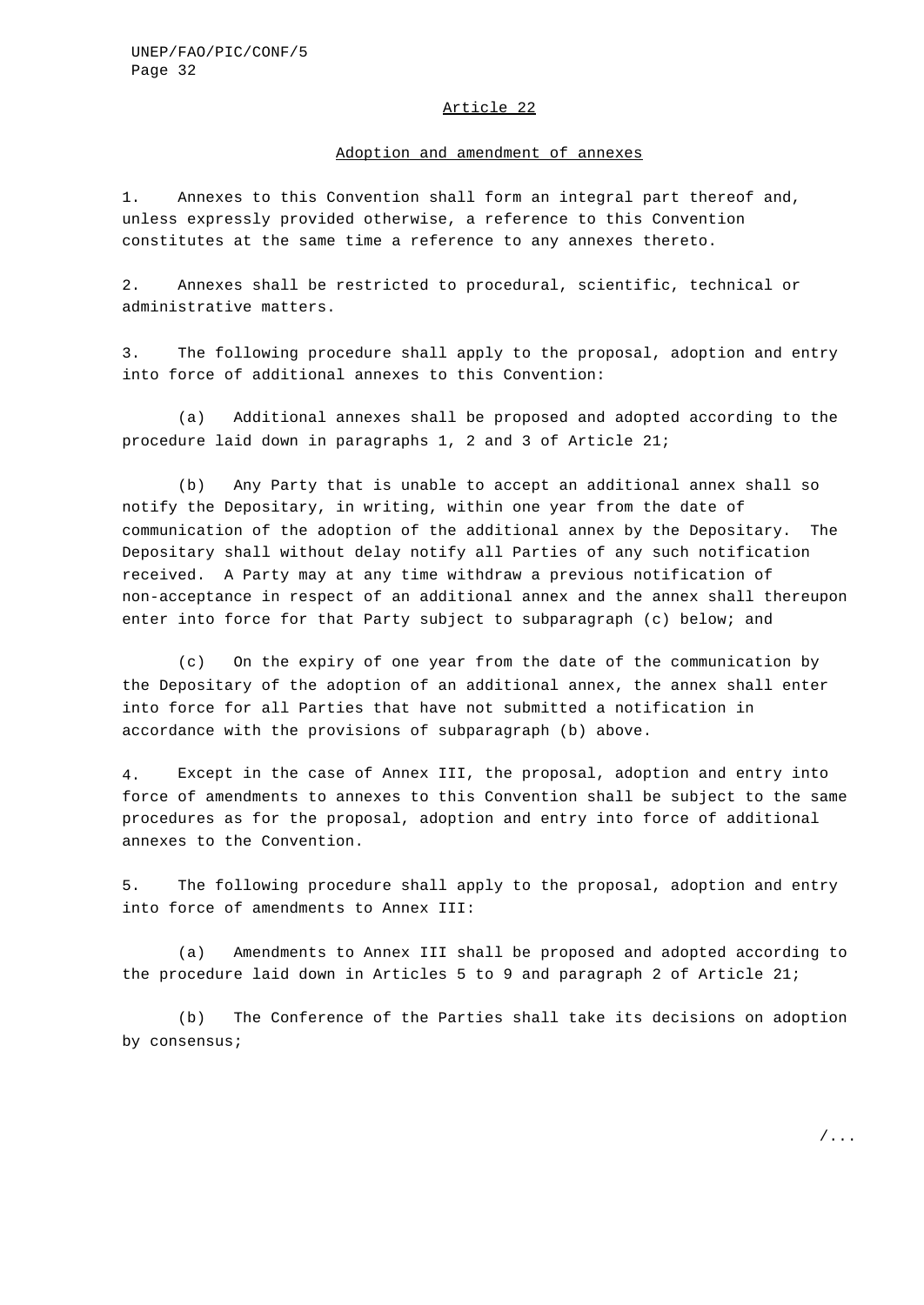(c) A decision to amend Annex III shall forthwith be communicated to the Parties by the Depositary. The amendment shall enter into force for all Parties on a date to be specified in the decision.

6. If an additional annex or an amendment to an annex is related to an amendment to this Convention, the additional annex or amendment shall not enter into force until such time as the amendment to the Convention enters into force.

### Article 23

### Voting

1. Each Party to this Convention shall have one vote, except as provided for in paragraph 2 below.

2. A regional economic integration organization, on matters within its competence, shall exercise its right to vote with a number of votes equal to the number of its member States that are Parties to this Convention. Such an organization shall not exercise its right to vote if any of its member States exercises its right to vote, and vice versa.

3. For the purposes of this Convention, "Parties present and voting" means Parties present and casting an affirmative or negative vote.

### Article 24

#### **Signature**

This Convention shall be open for signature at Rotterdam by all States and regional economic integration organizations on 11 September 1998, and at United Nations Headquarters in New York from 12 September 1998 to 10 September 1999.

#### Article 25

### Ratification, acceptance, approval or accession

1. This Convention shall be subject to ratification, acceptance or approval by States and by regional economic integration organizations. It shall be open for accession by States and by regional economic integration organizations from the day after the date on which the Convention is closed for signature. Instruments of ratification, acceptance, approval or accession shall be deposited with the Depositary.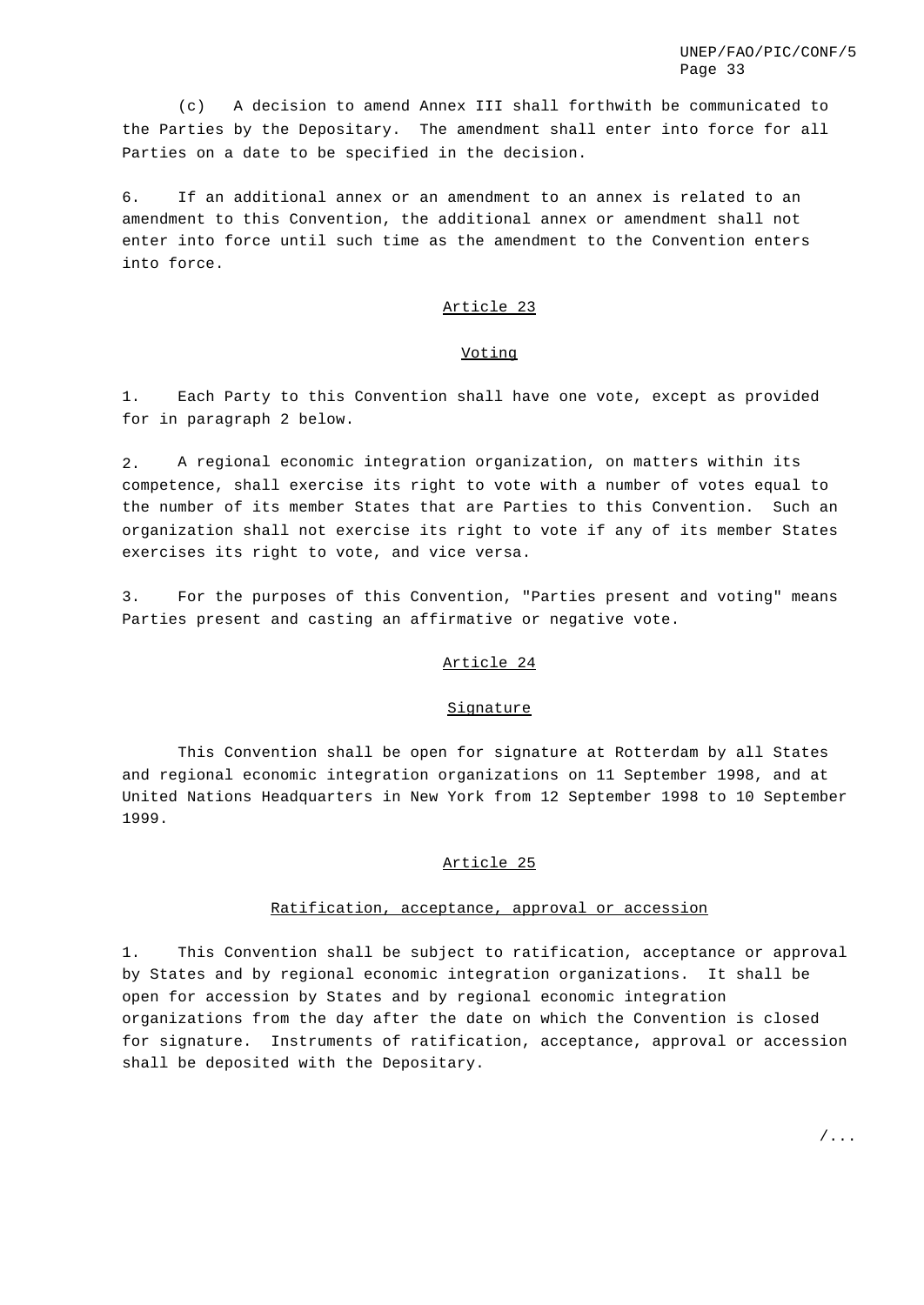2. Any regional economic integration organization that becomes a Party to this Convention without any of its member States being a Party shall be bound by all the obligations under the Convention. In the case of such organizations, one or more of whose member States is a Party to this Convention, the organization and its member States shall decide on their respective responsibilities for the performance of their obligations under the Convention. In such cases, the organization and the member States shall not be entitled to exercise rights under the Convention concurrently.

3. In its instrument of ratification, acceptance, approval or accession, a regional economic integration organization shall declare the extent of its competence in respect of the matters governed by this Convention. Any such organization shall also inform the Depositary, who shall in turn inform the Parties, of any relevant modification in the extent of its competence.

#### Article 26

### Entry into force

1. This Convention shall enter into force on the ninetieth day after the date of deposit of the fiftieth instrument of ratification, acceptance, approval or accession.

2. For each State or regional economic integration organization that ratifies, accepts or approves this Convention or accedes thereto after the deposit of the fiftieth instrument of ratification, acceptance, approval or accession, the Convention shall enter into force on the ninetieth day after the date of deposit by such State or regional economic integration organization of its instrument of ratification, acceptance, approval or accession.

3. For the purpose of paragraphs 1 and 2, any instrument deposited by a regional economic integration organization shall not be counted as additional to those deposited by member States of that organization.

#### Article 27

#### Reservations

No reservations may be made to this Convention.

#### Article 28

### Withdrawal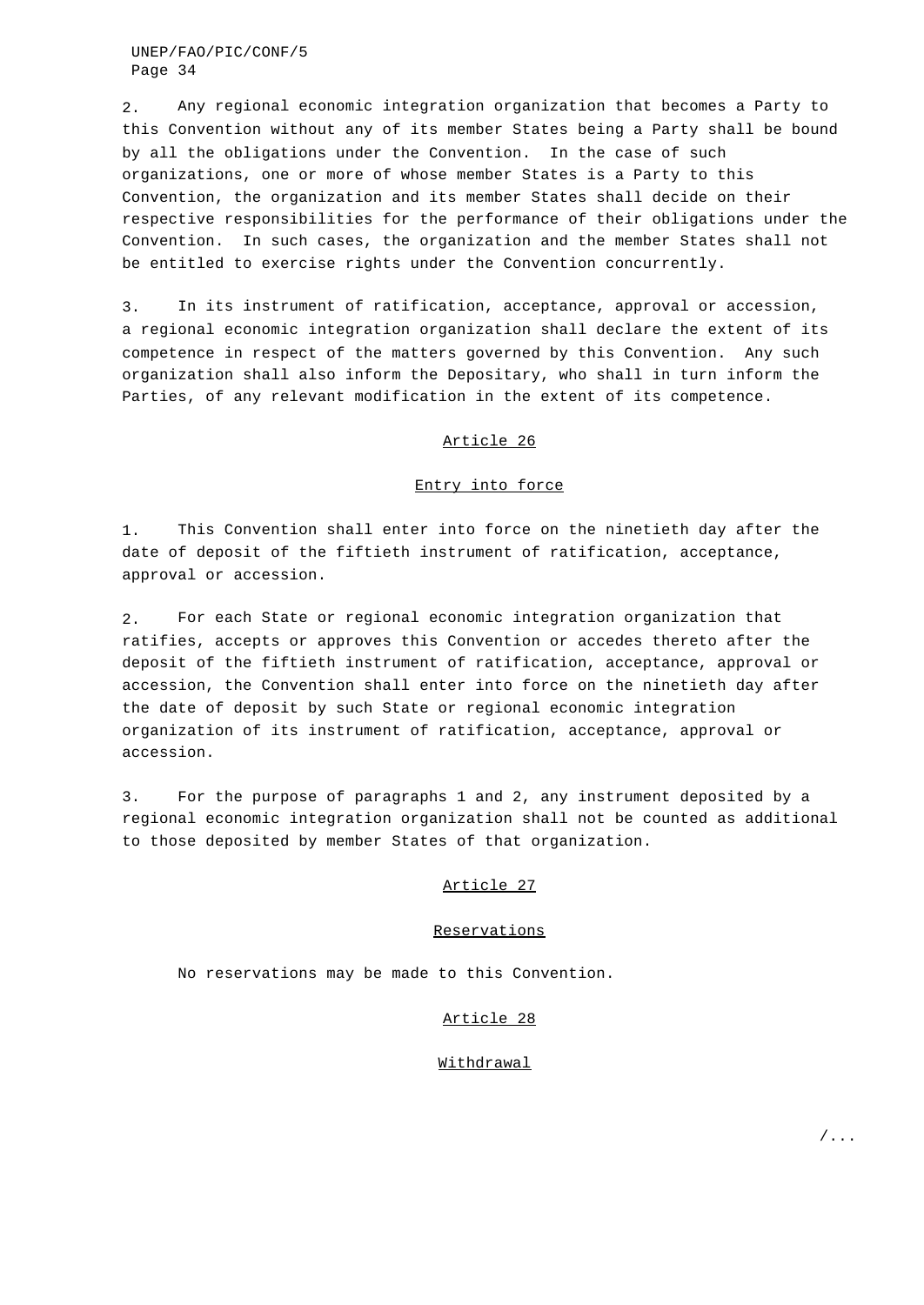1. At any time after three years from the date on which this Convention has entered into force for a Party, that Party may withdraw from the Convention by giving written notification to the Depositary.

2. Any such withdrawal shall take effect upon expiry of one year from the date of receipt by the Depositary of the notification of withdrawal, or on such later date as may be specified in the notification of withdrawal.

## Article 29

#### **Depositary**

The Secretary-General of the United Nations shall be the Depositary of this Convention.

# Article 30

# Authentic texts

The original of this Convention, of which the Arabic, Chinese, English, French, Russian and Spanish texts are equally authentic, shall be deposited with the Secretary-General of the United Nations.

IN WITNESS WHEREOF the undersigned, being duly authorized to that effect, have signed this Convention.

Done at Rotterdam on this tenth day of September, one thousand nine hundred and ninety-eight.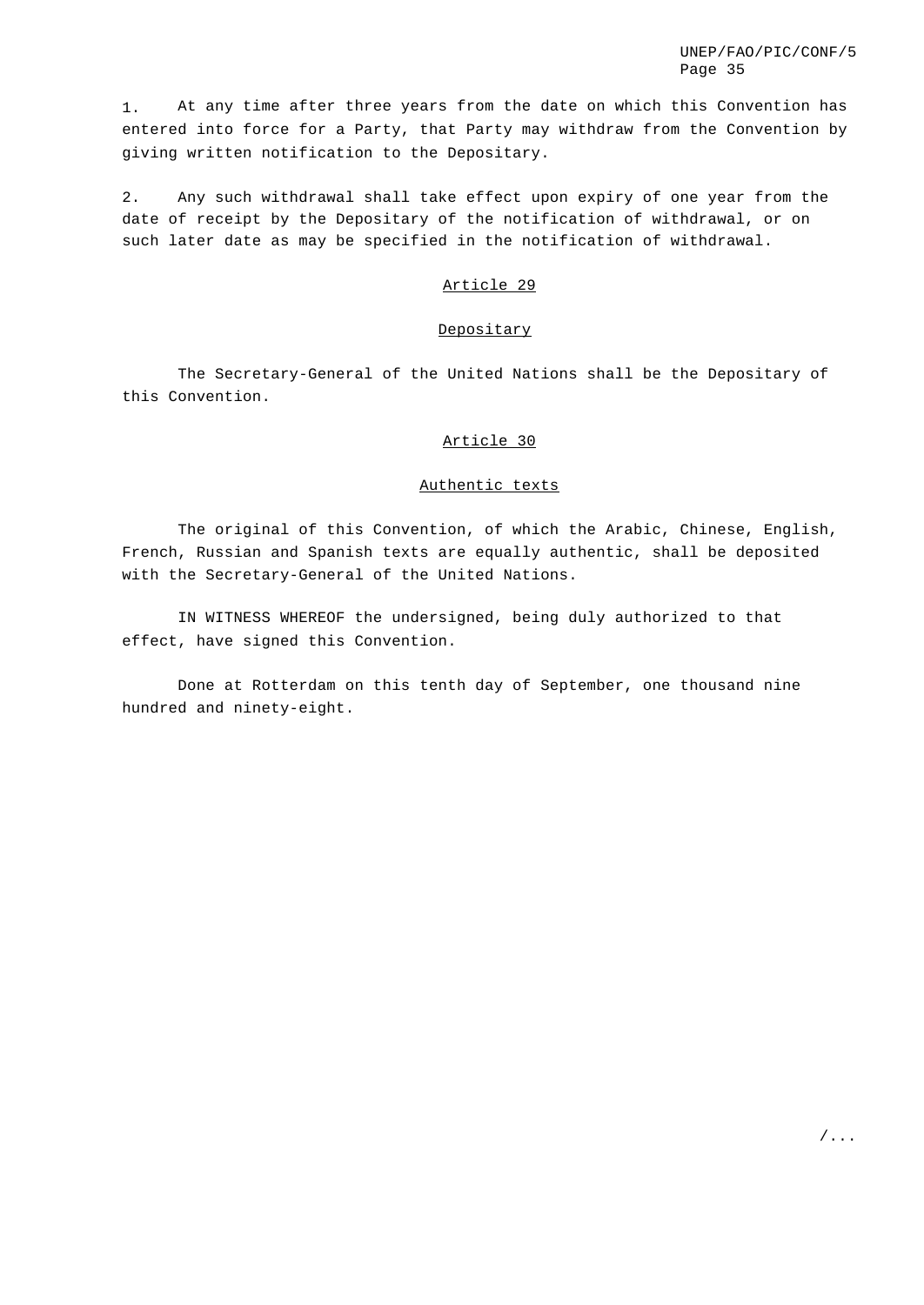#### Annex I

INFORMATION REQUIREMENTS FOR NOTIFICATIONS MADE PURSUANT TO ARTICLE 5

Notifications shall include:

### 1. Properties, identification and uses

(a) Common name;

(b) Chemical name according to an internationally recognized nomenclature (for example, International Union of Pure and Applied Chemistry (IUPAC)), where such nomenclature exists;

(c) Trade names and names of preparations;

(d) Code numbers: Chemicals Abstract Service (CAS) number, Harmonized System customs code and other numbers;

(e) Information on hazard classification, where the chemical is subject to classification requirements;

(f) Use or uses of the chemical;

(g) Physico-chemical, toxicological and ecotoxicological properties.

#### 2. Final regulatory action

- (a) Information specific to the final regulatory action:
- (i) Summary of the final regulatory action;
- (ii) Reference to the regulatory document;
- (iii) Date of entry into force of the final regulatory action;
- (iv) Indication of whether the final regulatory action was taken on the basis of a risk or hazard evaluation and, if so, information on such evaluation, covering a reference to the relevant documentation;
	- (v) Reasons for the final regulatory action relevant to human health, including the health of consumers and workers, or the environment;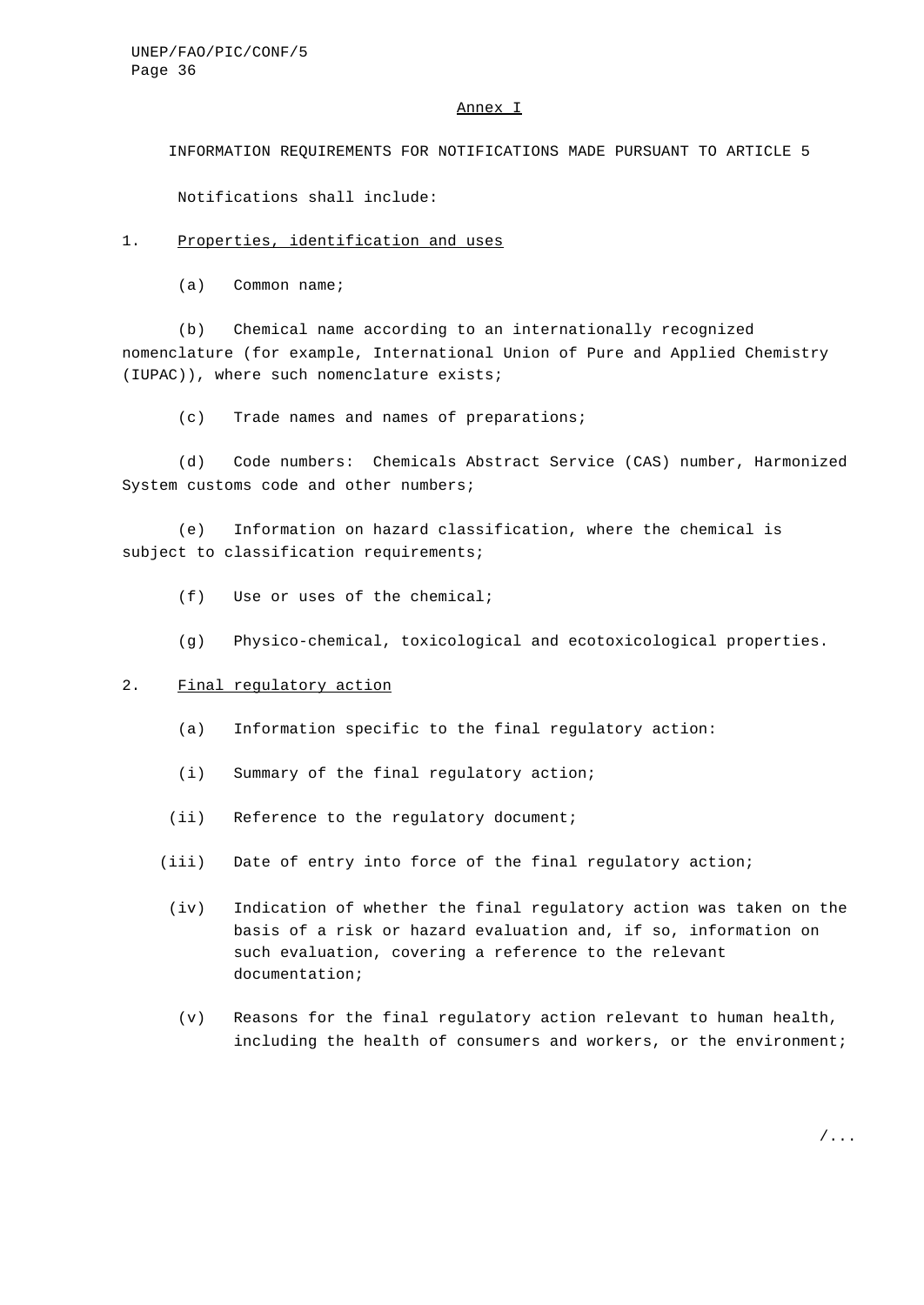(vi) Summary of the hazards and risks presented by the chemical to human health, including the health of consumers and workers, or the environment and the expected effect of the final regulatory action;

(b) Category or categories where the final regulatory action has been taken, and for each category:

- (i) Use or uses prohibited by the final regulatory action;
- (ii) Use or uses that remain allowed;
- (iii) Estimation, where available, of quantities of the chemical produced, imported, exported and used;

(c) An indication, to the extent possible, of the likely relevance of the final regulatory action to other States and regions;

- (d) Other relevant information that may cover:
- (i) Assessment of socio-economic effects of the final regulatory action;
- (ii) Information on alternatives and their relative risks, where available, such as:
	- Integrated pest management strategies;
	- Industrial practices and processes, including cleaner technology.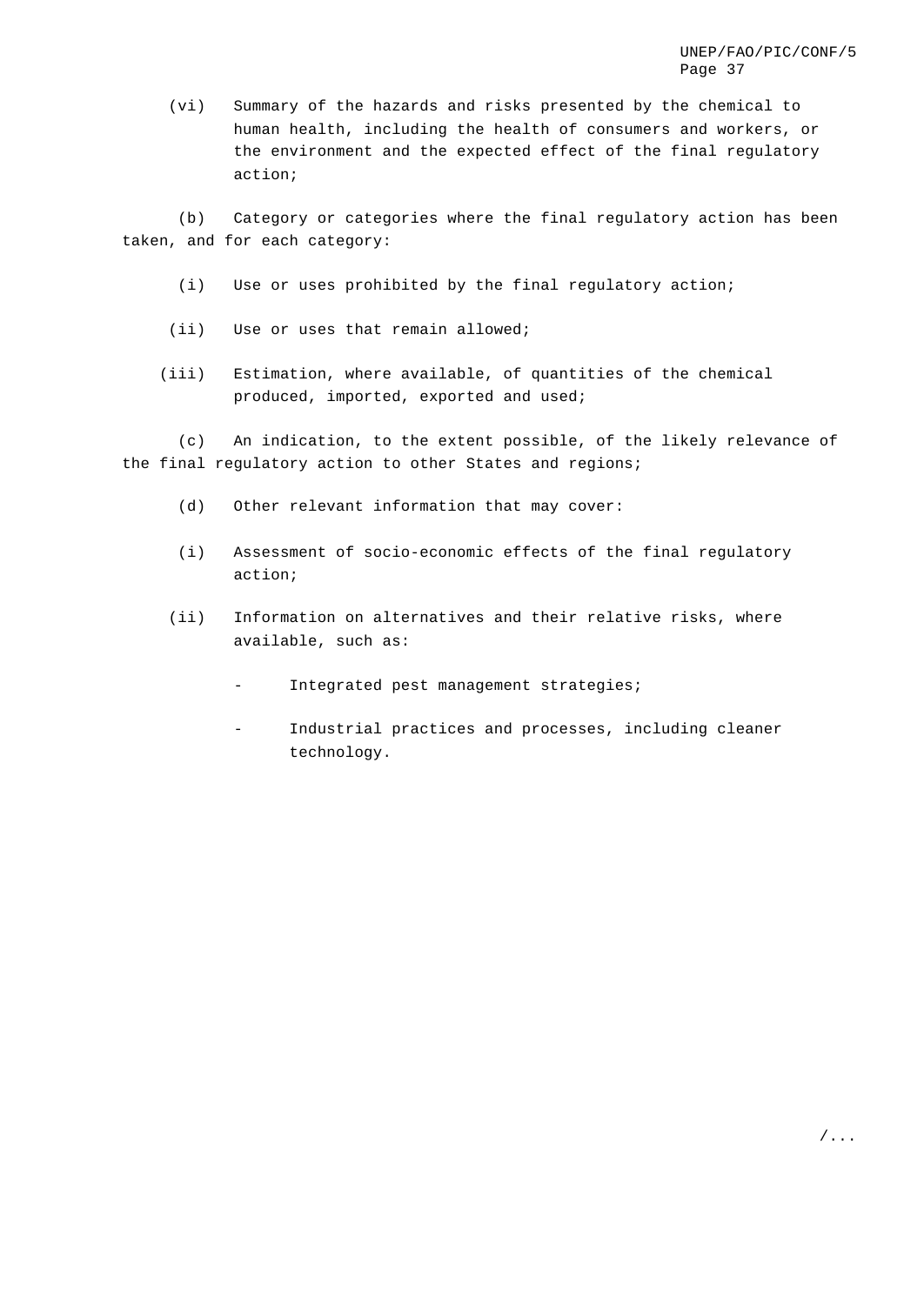### Annex II

# CRITERIA FOR LISTING BANNED OR SEVERELY RESTRICTED CHEMICALS IN ANNEX III

In reviewing the notifications forwarded by the Secretariat pursuant to paragraph 5 of Article 5, the Chemical Review Committee shall:

(a) Confirm that the final regulatory action has been taken in order to protect human health or the environment;

(b) Establish that the final regulatory action has been taken as a consequence of a risk evaluation. This evaluation shall be based on a review of scientific data in the context of the conditions prevailing in the Party in question. For this purpose, the documentation provided shall demonstrate that:

- (i) Data have been generated according to scientifically recognized methods;
- (ii) Data reviews have been performed and documented according to generally recognized scientific principles and procedures;
- (iii) The final regulatory action was based on a risk evaluation involving prevailing conditions within the Party taking the action;

(c) Consider whether the final regulatory action provides a sufficiently broad basis to merit listing of the chemical in Annex III, by taking into account:

- (i) Whether the final regulatory action led, or would be expected to lead, to a significant decrease in the quantity of the chemical used or the number of its uses;
- (ii) Whether the final regulatory action led to an actual reduction of risk or would be expected to result in a significant reduction of risk for human health or the environment of the Party that submitted the notification;
- (iii) Whether the considerations that led to the final regulatory action being taken are applicable only in a limited geographical area or in other limited circumstances;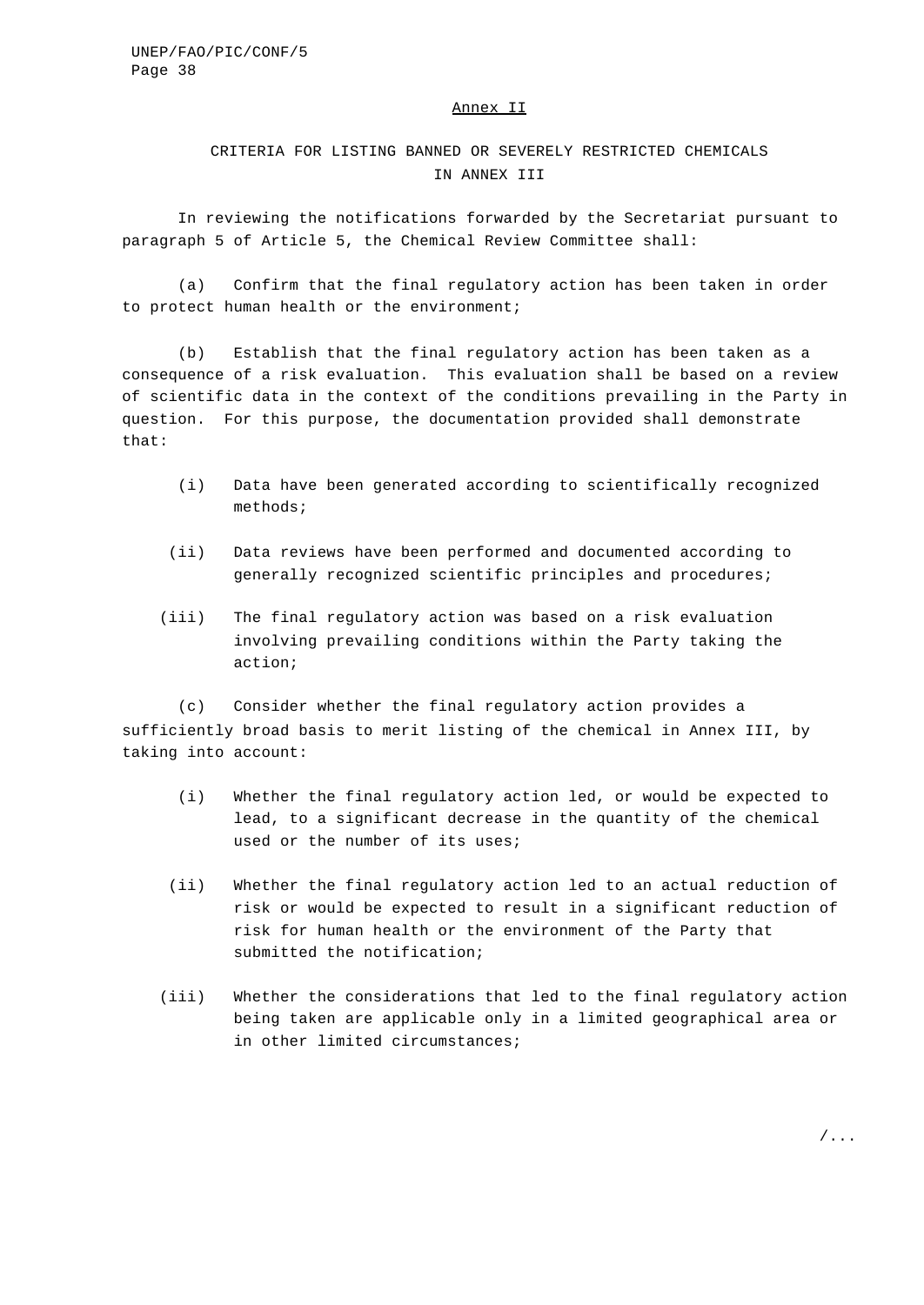(iv) Whether there is evidence of ongoing international trade in the chemical;

(d) Take into account that intentional misuse is not in itself an adequate reason to list a chemical in Annex III.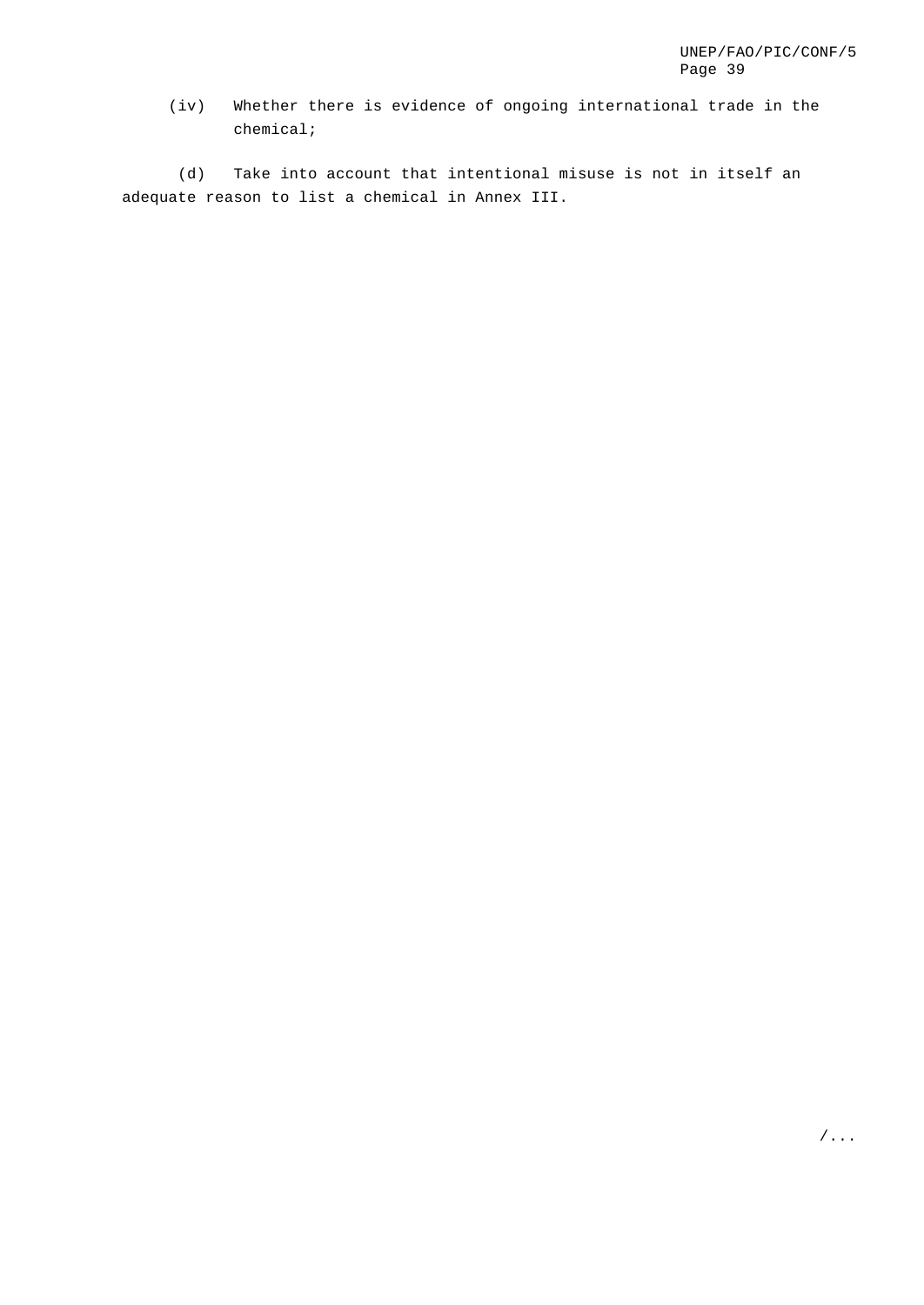### Annex III

# CHEMICALS SUBJECT TO THE PRIOR INFORMED CONSENT PROCEDURE

| Chemical                                                                                                                                      | Relevant<br>CAS number(s) | Category  |
|-----------------------------------------------------------------------------------------------------------------------------------------------|---------------------------|-----------|
| $2$ , $4$ , $5$ – $\footnotesize{\text{T}}$                                                                                                   | $93 - 76 - 5$             | Pesticide |
| Aldrin                                                                                                                                        | $309 - 00 - 2$            | Pesticide |
| Captafol                                                                                                                                      | $2425 - 06 - 1$           | Pesticide |
| Chlordane                                                                                                                                     | $57 - 74 - 9$             | Pesticide |
| Chlordimeform                                                                                                                                 | $6164 - 98 - 3$           | Pesticide |
| Chlorobenzilate                                                                                                                               | $510 - 15 - 6$            | Pesticide |
| <b>DDT</b>                                                                                                                                    | $50 - 29 - 3$             | Pesticide |
| Dieldrin                                                                                                                                      | $60 - 57 - 1$             | Pesticide |
| Dinoseb and dinoseb salts                                                                                                                     | $88 - 85 - 7$             | Pesticide |
| 1,2-dibromoethane<br>(EDB)                                                                                                                    | $106 - 93 - 4$            | Pesticide |
| Fluoroacetamide                                                                                                                               | $640 - 19 - 7$            | Pesticide |
| HCH (mixed isomers)                                                                                                                           | $608 - 73 - 1$            | Pesticide |
| Heptachlor                                                                                                                                    | $76 - 44 - 8$             | Pesticide |
| Hexachlorobenzene                                                                                                                             | $118 - 74 - 1$            | Pesticide |
| Lindane                                                                                                                                       | $58 - 89 - 9$             | Pesticide |
| Mercury compounds,<br>including inorganic<br>mercury compounds, alkyl<br>mercury compounds and<br>alkyloxyalkyl and aryl<br>mercury compounds |                           | Pesticide |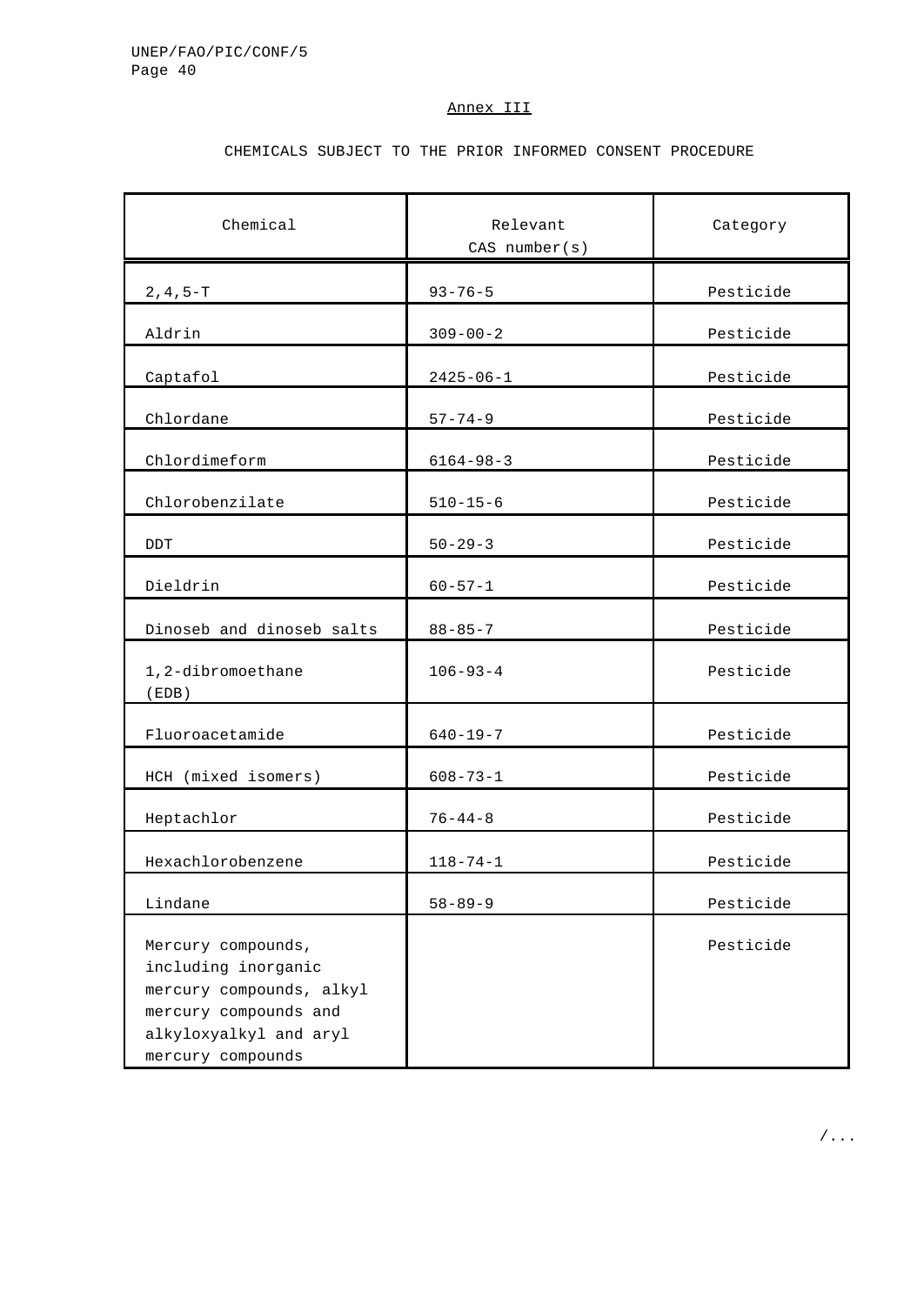| Chemical                                                                                                                                                                                                                           | Relevant<br>CAS number(s)                                                                                       | Category                                          |
|------------------------------------------------------------------------------------------------------------------------------------------------------------------------------------------------------------------------------------|-----------------------------------------------------------------------------------------------------------------|---------------------------------------------------|
| Pentachlorophenol                                                                                                                                                                                                                  | $87 - 86 - 5$                                                                                                   | Pesticide                                         |
| Monocrotophos<br>(Soluble liquid<br>formulations of the<br>substance that exceed<br>600 g active<br>ingredient/1)                                                                                                                  | $6923 - 22 - 4$                                                                                                 | Severely<br>hazardous<br>pesticide<br>formulation |
| Methamidophos<br>(Soluble liquid<br>formulations of the<br>substance that exceed<br>600 g active<br>ingredient/1)                                                                                                                  | $10265 - 92 - 6$                                                                                                | Severely<br>hazardous<br>pesticide<br>formulation |
| Phosphamidon<br>(Soluble liquid<br>formulations of the<br>substance that exceed<br>1000 g active<br>ingredient/1)                                                                                                                  | 13171-21-6 (mixture,<br>$(E)$ & $(Z)$ isomers)<br>$23783 - 98 - 4$ ((Z) -<br>isomer)<br>$297-99-4$ ((E)-isomer) | Severely<br>hazardous<br>pesticide<br>formulation |
| Methyl-parathion<br>(emulsifiable<br>concentrates (EC) with<br>19.5%, 40%, 50%, 60%<br>active ingredient and<br>dusts containing 1.5%, 2%<br>and 3% active ingredient)                                                             | $298 - 00 - 0$                                                                                                  | Severely<br>hazardous<br>pesticide<br>formulation |
| Parathion<br>(all formulations -<br>aerosols, dustable powder<br>(DP), emulsifiable<br>concentrate (EC),<br>granules (GR) and<br>wettable powders (WP) -<br>of this substance are<br>included, except capsule<br>suspensions (CS)) | $56 - 38 - 2$                                                                                                   | Severely<br>hazardous<br>pesticide<br>formulation |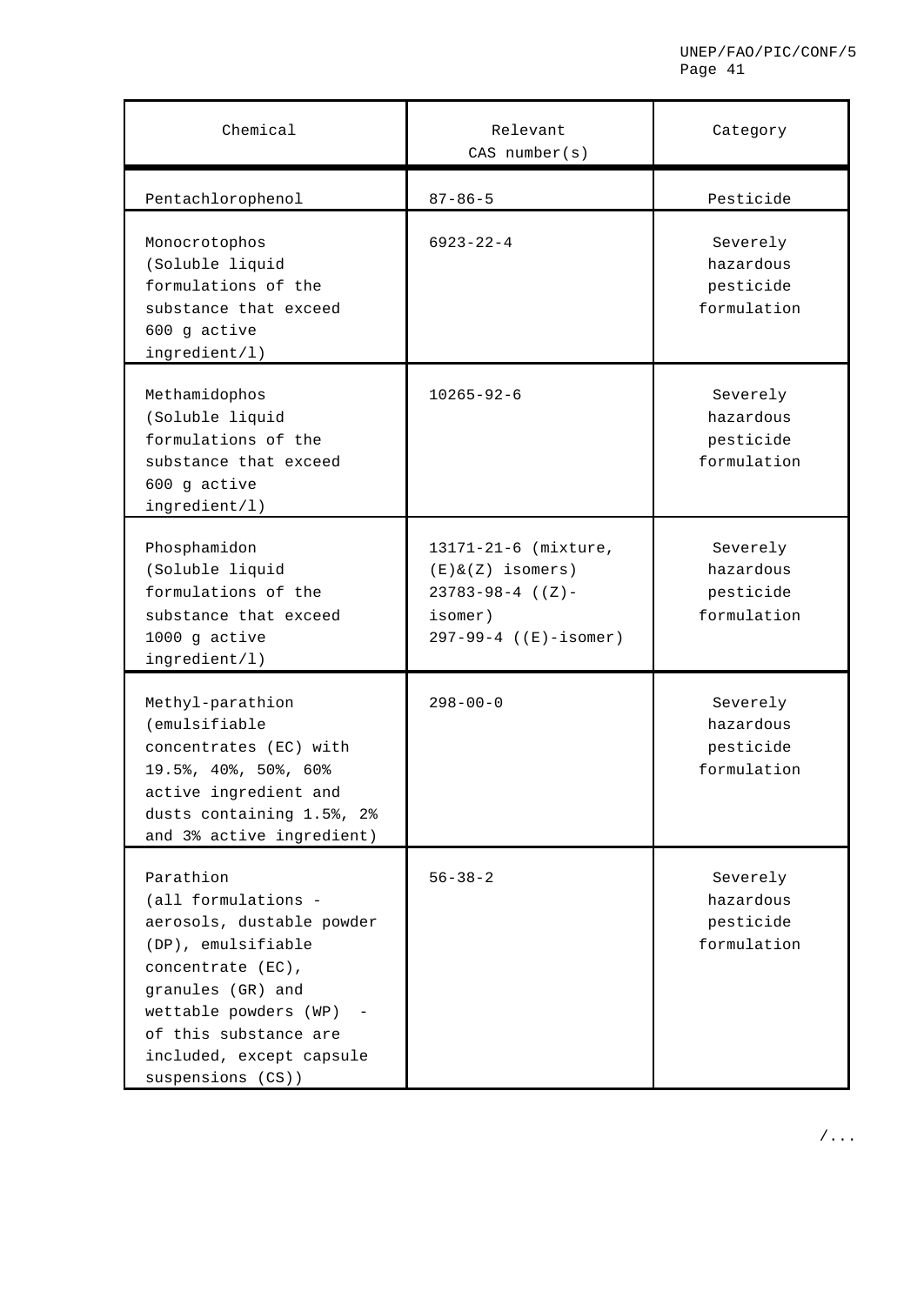| Chemical                              | Relevant<br>$CAS$ number $(s)$                                              | Category   |
|---------------------------------------|-----------------------------------------------------------------------------|------------|
| Crocidolite                           | $12001 - 28 - 4$                                                            | Industrial |
| Polybrominated biphenyls<br>(PBB)     | $36355 - 01 - 8(hexa-)$<br>$27858 - 07 - 7$ (octa-)<br>$13654-09-6$ (deca-) | Industrial |
| Polychlorinated biphenyls<br>(PCB)    | $1336 - 36 - 3$                                                             | Industrial |
| Polychlorinated<br>terphenyls (PCT)   | $61788 - 33 - 8$                                                            | Industrial |
| Tris (2,3-dibromopropyl)<br>phosphate | $126 - 72 - 7$                                                              | Industrial |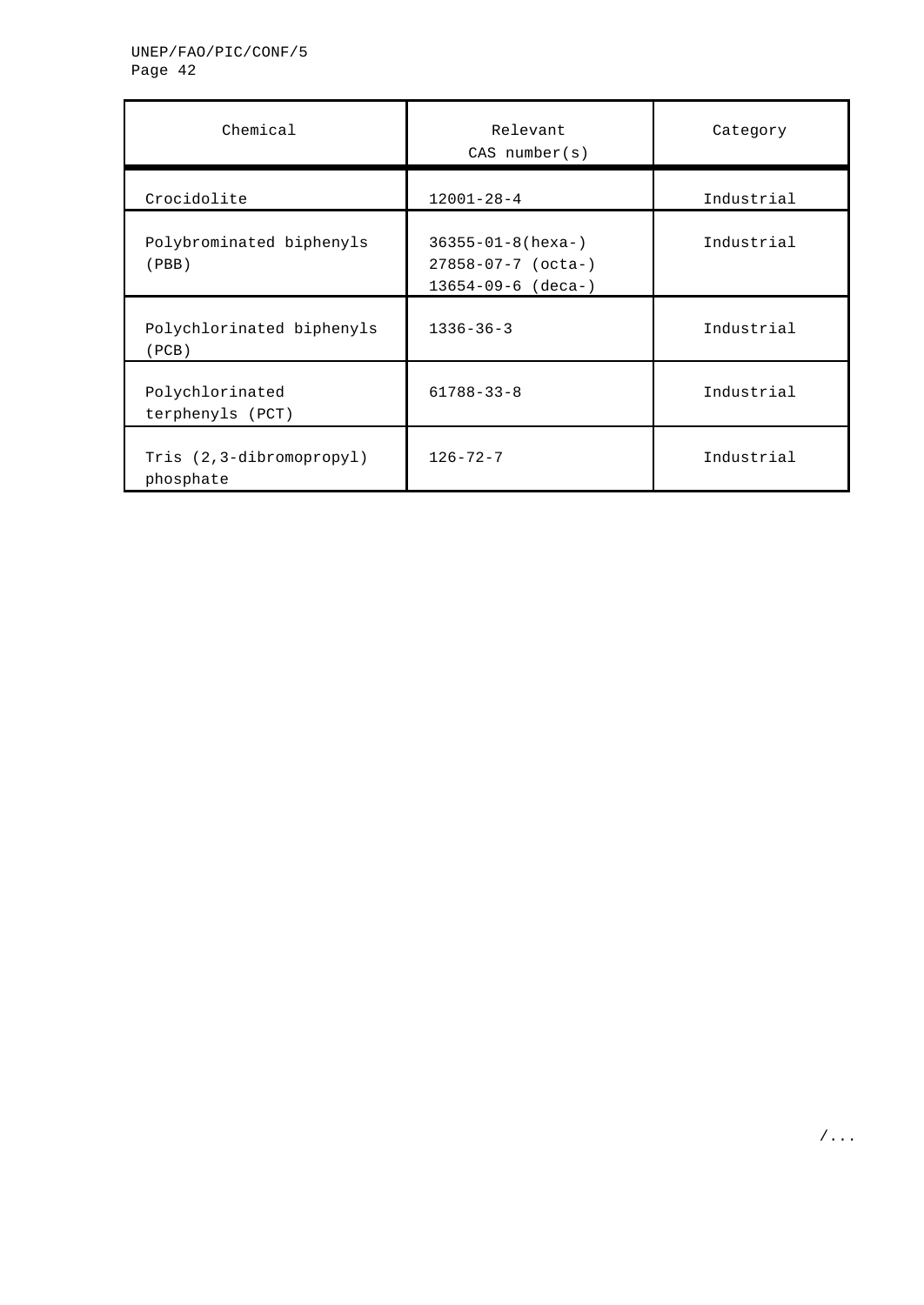### Annex IV

INFORMATION AND CRITERIA FOR LISTING SEVERELY HAZARDOUS PESTICIDE FORMULATIONS IN ANNEX III

#### Part 1. Documentation required from a proposing Party

Proposals submitted pursuant to paragraph 1 of Article 6 shall include adequate documentation containing the following information:

- (a) Name of the hazardous pesticide formulation;
- (b) Name of the active ingredient or ingredients in the formulation;
- (c) Relative amount of each active ingredient in the formulation;
- (d) Type of formulation;
- (e) Trade names and names of the producers, if available;

(f) Common and recognized patterns of use of the formulation within the proposing Party;

(g) A clear description of incidents related to the problem, including the adverse effects and the way in which the formulation was used;

(h) Any regulatory, administrative or other measure taken, or intended to be taken, by the proposing Party in response to such incidents.

### Part 2. Information to be collected by the Secretariat

Pursuant to paragraph 3 of Article 6, the Secretariat shall collect relevant information relating to the formulation, including:

(a) The physico-chemical, toxicological and ecotoxicological properties of the formulation;

(b) The existence of handling or applicator restrictions in other States;

(c) Information on incidents related to the formulation in other States;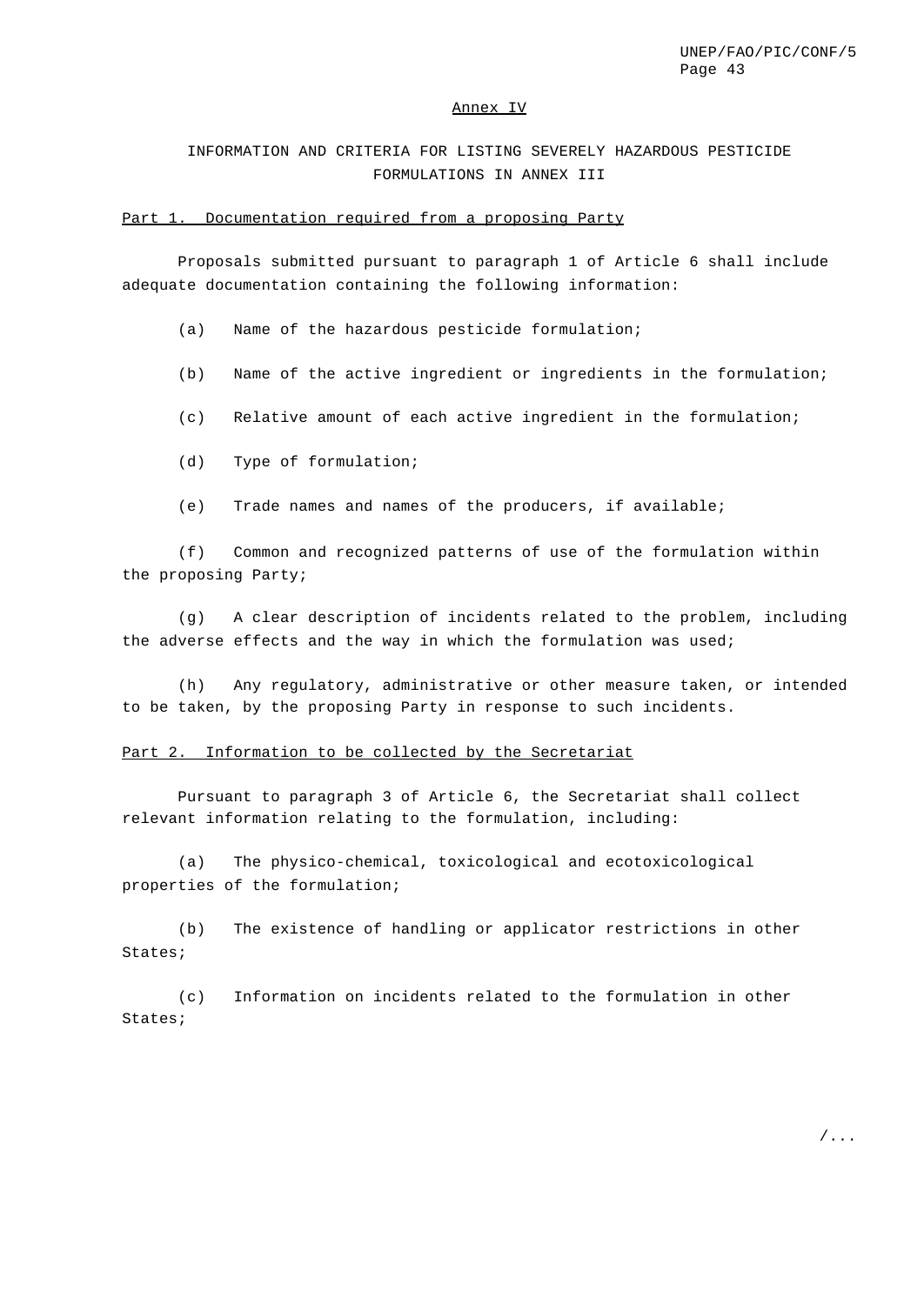(d) Information submitted by other Parties, international organizations, non-governmental organizations or other relevant sources, whether national or international;

(e) Risk and/or hazard evaluations, where available;

(f) Indications, if available, of the extent of use of the formulation, such as the number of registrations or production or sales quantity;

(g) Other formulations of the pesticide in question, and incidents, if any, relating to these formulations;

(h) Alternative pest-control practices;

(i) Other information which the Chemical Review Committee may identify as relevant.

# Part 3. Criteria for listing severely hazardous pesticide formulations in Annex III

In reviewing the proposals forwarded by the Secretariat pursuant to paragraph 5 of Article 6, the Chemical Review Committee shall take into account:

(a) The reliability of the evidence indicating that use of the formulation, in accordance with common or recognized practices within the proposing Party, resulted in the reported incidents;

(b) The relevance of such incidents to other States with similar climate, conditions and patterns of use of the formulation;

(c) The existence of handling or applicator restrictions involving technology or techniques that may not be reasonably or widely applied in States lacking the necessary infrastructure;

(d) The significance of reported effects in relation to the quantity of the formulation used;

(e) That intentional misuse is not in itself an adequate reason to list a formulation in Annex III.